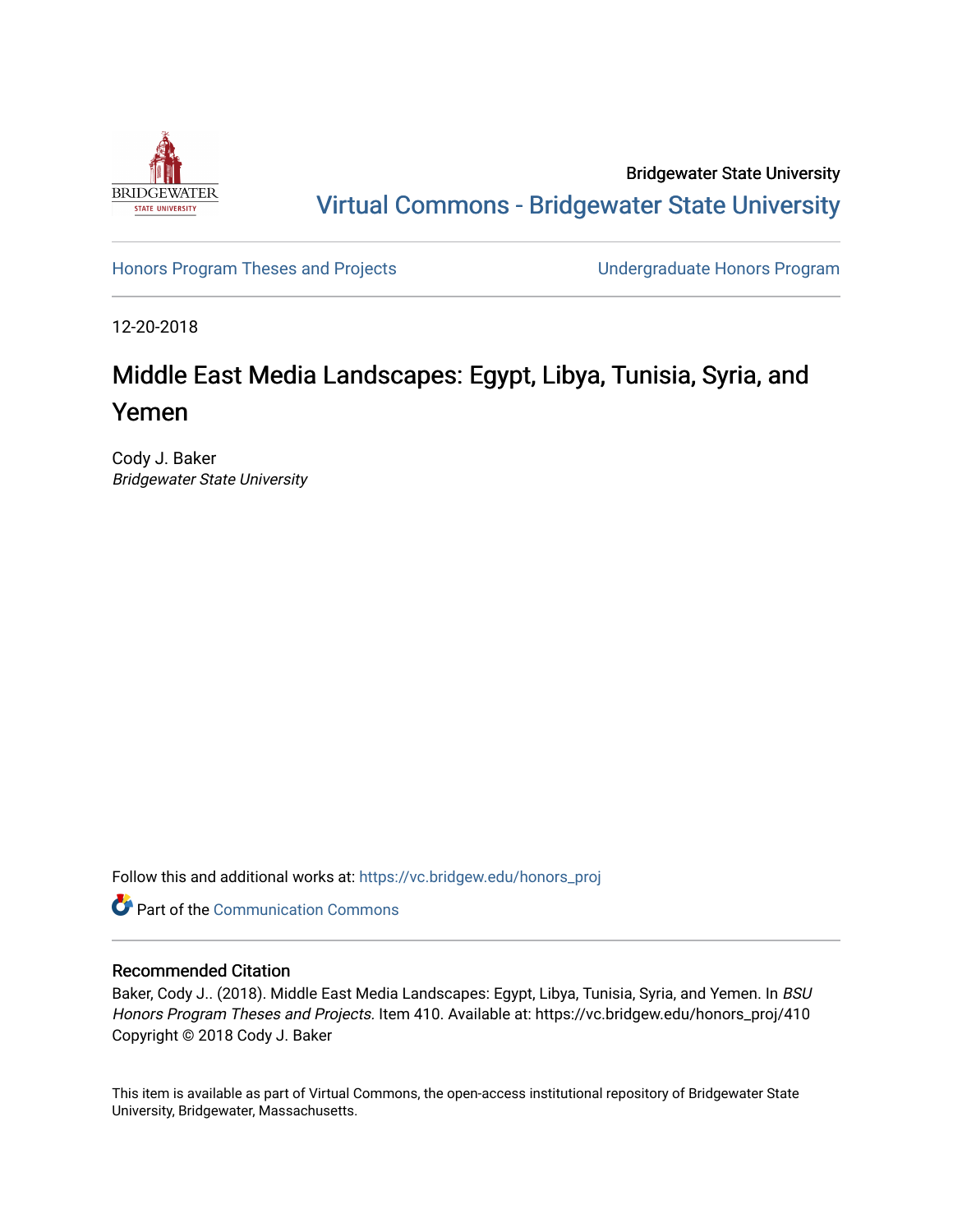Middle East Media Landscapes: Egypt, Libya, Tunisia, Syria, and Yemen Cody J. Baker Submitted in Partial Completion of the Requirements for Departmental Honors in Communication Studies Bridgewater State University

December 20, 2018

Dr. Jabbar Al-Obaidi, Thesis Mentor Dr. Melanie McNaughton, Committee Member Dr. Madhu Rao, Committee Member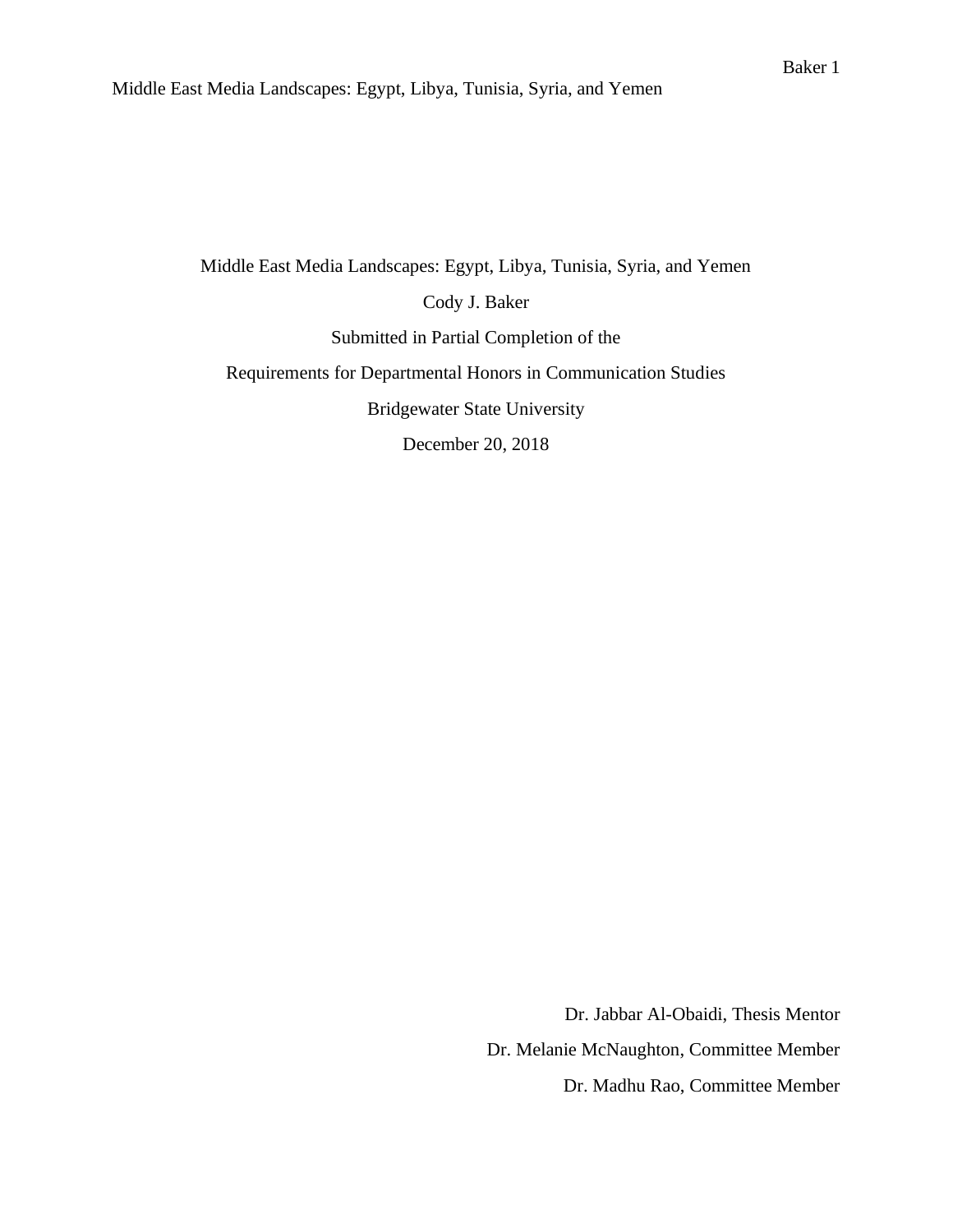| <b>Exercise of Contents</b> |  |
|-----------------------------|--|
|                             |  |
|                             |  |
|                             |  |
|                             |  |
|                             |  |

**Thesis Statement**………………………………………………………………….**pg. 10**

**Literature Review**………………………………………………………………...**pg. 11**

**Analysis**…………………………………………………………………………....**pg. 18**

**Discussion**………………………………………………………………………….**pg. 24**

**Conclusion**…………………………………………………………………………**pg. 35**

**References**……………………………………………………………………….…**pg. 37f**

# **Table of Contents**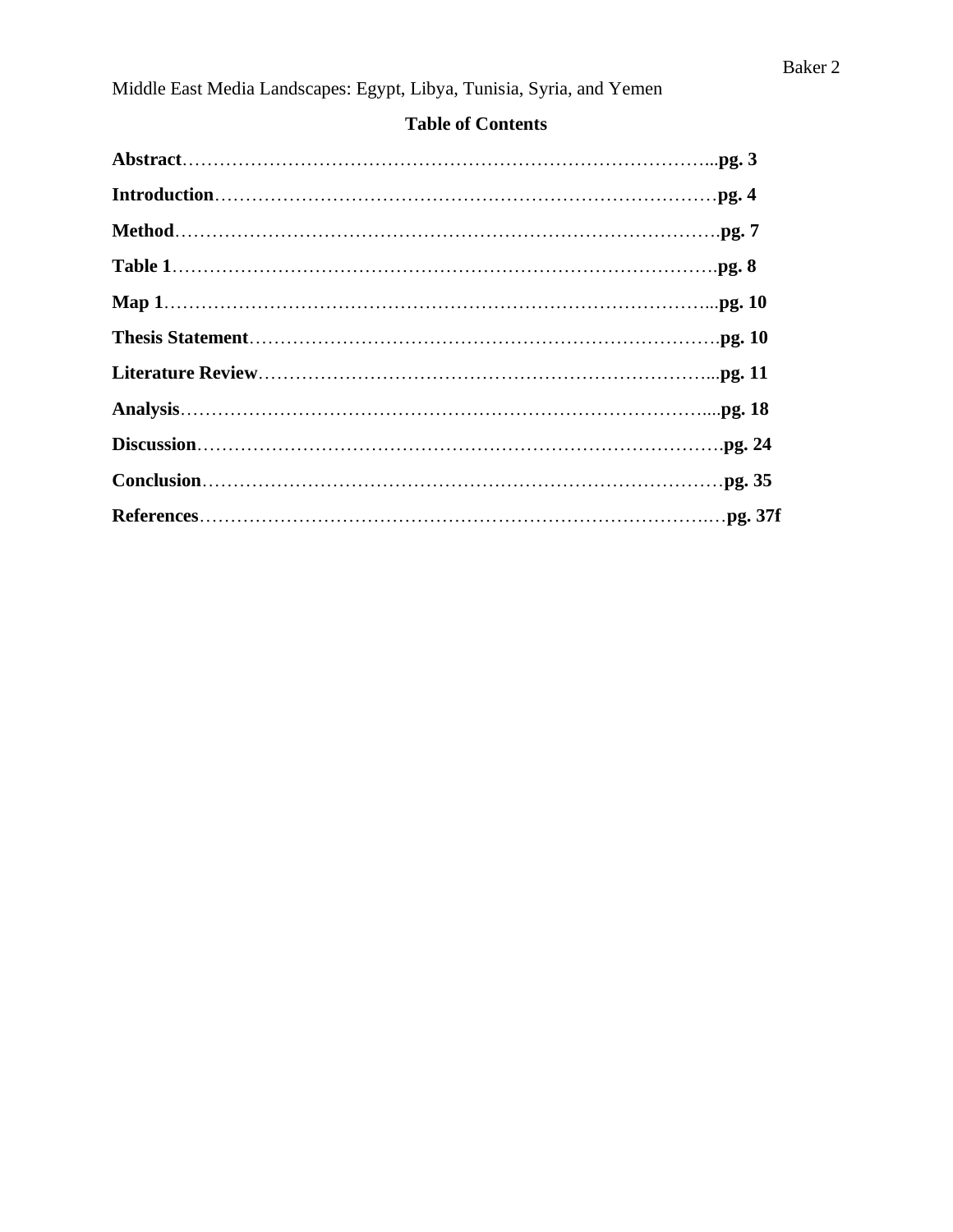### Abstract

Following the youth-led reformative wave that swept the Middle East in 2011 during what came to be known as the Arab Spring, the media landscape in the region has continued to diversify and change alongside technology and social media. However, in order to deal with a large youth demographic that is seeking increased civil liberties and equality, and to prevent another series of protests, many governments are placing restrictions and limitations on the press, internet access, and censoring individuals who are critical of government or politically active. Through a critical analysis of the current media landscapes of five nations; Egypt, Libya, Tunisia, Syria, and Yemen, as well as specific examples of media suppression and censorship, this research establishes a global perspective on free speech and suggest a protocol for youth engagement through social media and understand how regulation translates into censorship.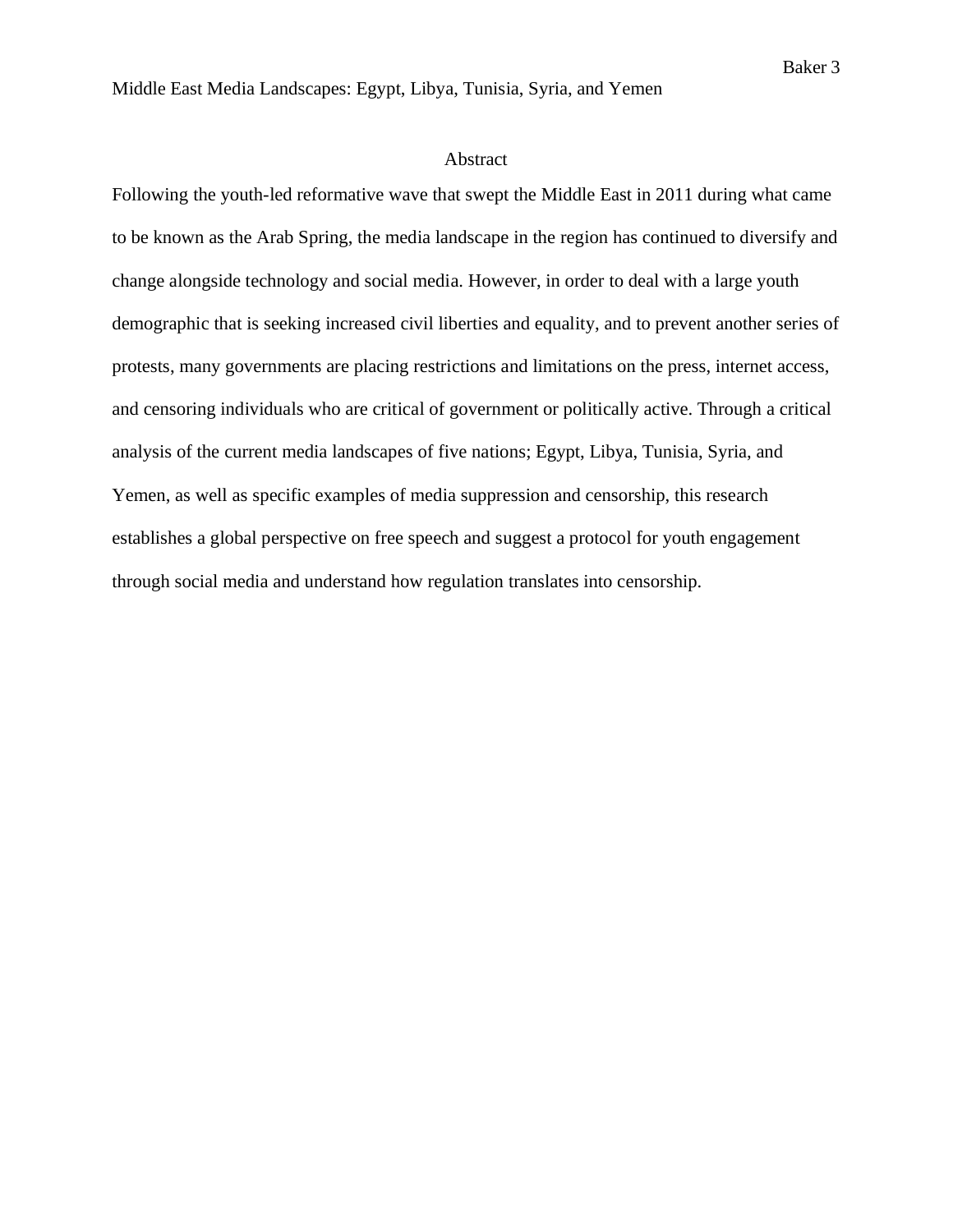## **Introduction**

Since the Arab Spring in 2011 governments of Egypt, Libya, Tunisia, Syria, and Yemen have taken deliberate steps to decrease and limit the media and speech freedoms of their citizens. This paper will focus on the problem of mounting government regulations and censorship of media which is occurring in the Middle East presently as a result of the breakthrough use of technology demonstrated in the Arab Spring. Early in the year 2011, much of the world's attention was focused on the Middle East. Without violence or war, the attention was brought on by a massive series of protests and subsequent governmental and social reformation which came to be known as the 'Arab Spring'. Protesting initially broke out in Tunisia following the selfimmolation of Mohamed Bouazizi after his frustrations with the Tunisian Bouazizi set himself on fire in front of a government building. Following this extreme display of frustration protests continued in Tunisia, with periods of civil unrest which ultimately resulted in the removal of Tunisian President Zine El Abidine Ben Ali. From here Tunisia has managed to go on to successfully democratize their electoral process and serve as an example for the region, but the country is still facing a series of difficulties. Additionally, Egypt, Libya, Yemen, and Syria, where the roots of the Arab Spring protests spread following Tunisia, are the nations where the most progress still needs to be made in terms of establishing more open and transparent governments.

Following the success of the protests in removing leaders such as President Mubarak in Egypt, the death of Muammar Qaddafi in Libya, and President Ali Abdullah Salah in Yemen, the momentum of the movement hit a wall in Syria with President Bashar al-Assad. His violent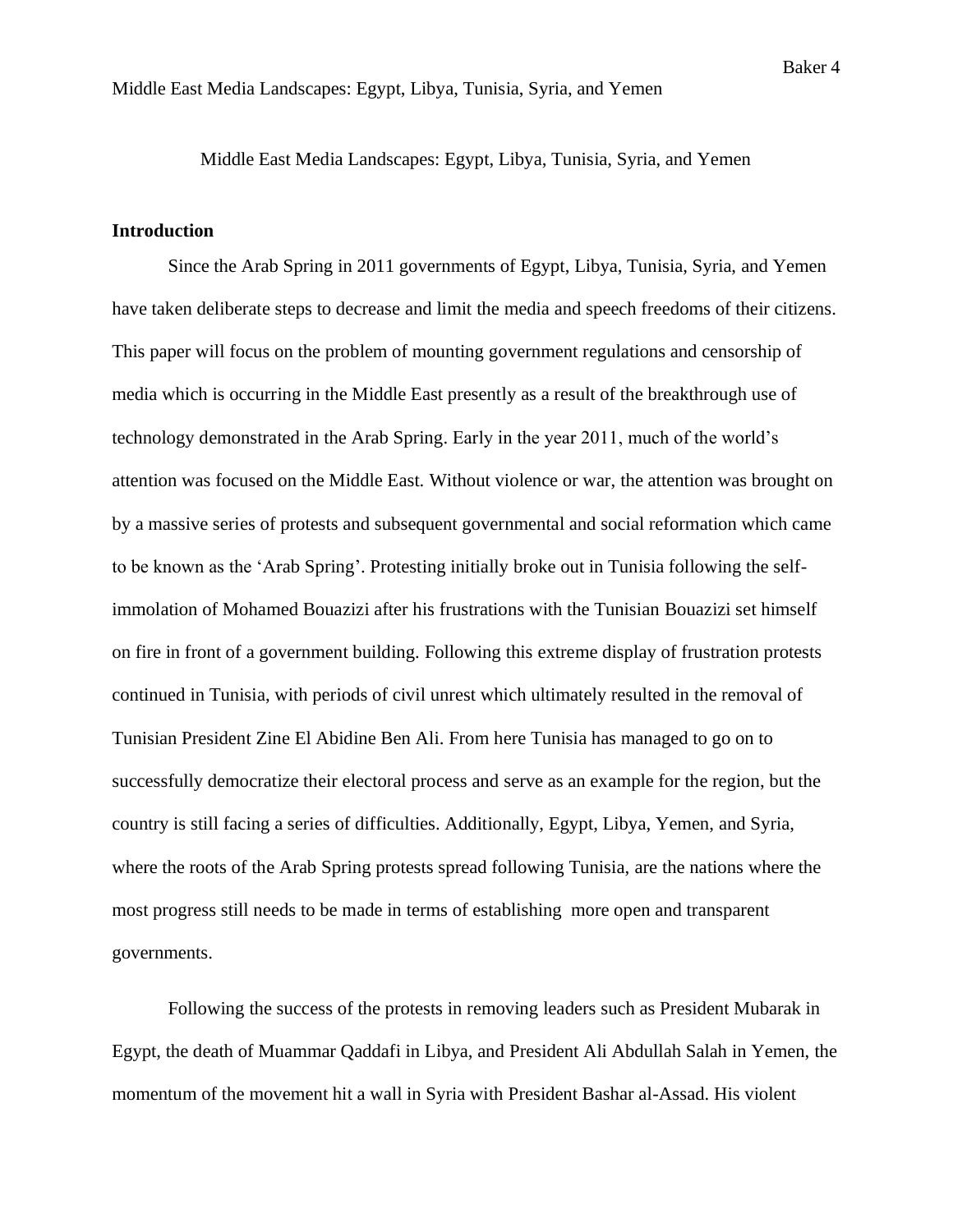Middle East Media Landscapes: Egypt, Libya, Tunisia, Syria, and Yemen suppression of the protests has led to an on-going and multi-sided civil war which has killed thousands and displaced millions of refugees. Yemen also experienced a setback when Houthiminority rebels, who had begun to feel marginalized in the new government overtook the capital city of Sana'a, causing elected President Abdrabbuh Mansur Hadi to flee to Saudi Arabia. Yemen is currently in a civil war between Houthi rebel forces and a Saudi-backed coalition force which backs the internationally recognized Hadi government. To further hinder the progress of the Arab Spring, power vacuums soon developed in various countries, who now found themselves with weaker interim leaders after decades of strong authoritarian control or torn apart by war and different regions of the countries, such as Syria and Yemen, controlled by different factions.

This period of protests and the resulting shifts in power took many by surprise and ushered in a renewed sense of hope for this area of the world. However, the high expectations of the Arab Spring have been largely unmet. Washington Post contributing reporter Jamal Khashoggi, prior to his death, wrote exasperatedly of the potential that was shown during the Arab Spring, "The Arab world was ripe with hope during the spring of 2011… Grand expectations were quickly shattered; these societies either fell back to the old status quo or faced even harsher conditions than before" (Khashoggi, 2018). Khashoggi's sentiments echoed with many around the world who saw the youth and vitality expressed within the ranks of the Arab Spring protesters. These protests demonstrated the incredible organizational and communication capabilities of social media; particularly when wielded by individuals possessing knowledge and savviness with these new social platforms. Now, years later, we are seeing how the Arab Spring protests have shown governments what areas of their citizenry's lives they need to seize control of in order to prevent further protests. Shortly after following the success and enthusiasm of the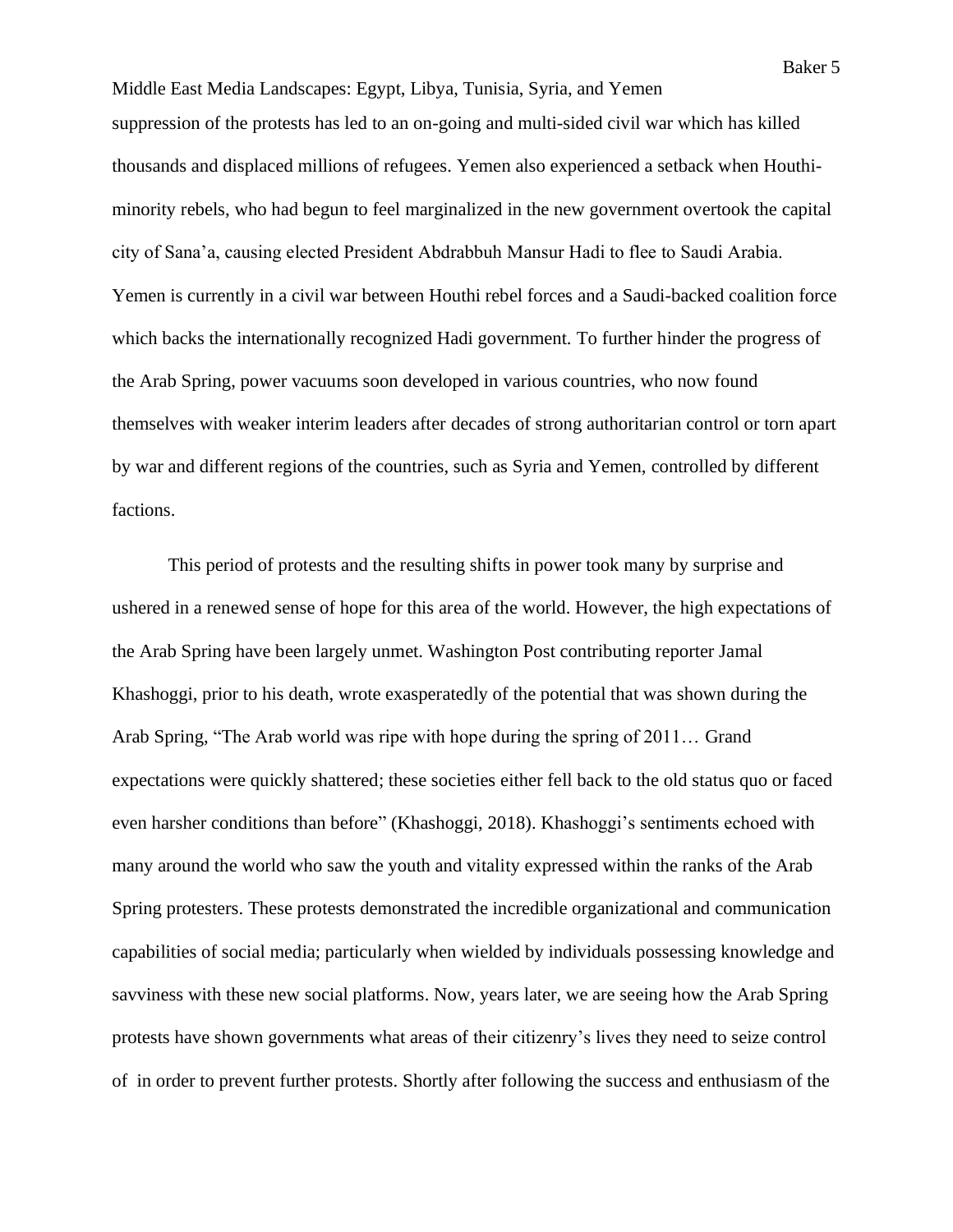Middle East Media Landscapes: Egypt, Libya, Tunisia, Syria, and Yemen Arab Spring, many governments began recanting on the promises that had been made during the active protests, or were slow to implement change, and began to repeat the patterns of authoritarianism that has plagued the region for decades.

In the years since the protest's social media, primarily Facebook and Twitter, have been given credit for facilitating demonstrators to communicate the knowledge and information necessary to structure large nationwide protests. Alternately called the Facebook, or Twitter Revolution, the Arab Spring demonstrated the ability for a motivated demographic of young people to use technology and social media to communicate and spread awareness of civil injustices and bring their platforms to the attention of the entire world.

Social media circumvents the avenues of traditional news media by allowing private, individual users to share information with huge numbers of people through posting, tweeting, linking, etc. Social media's prevalence as a driving force behind the protests did not go unnoticed by the various governments, and on January 28, 2011 then Egyptian President Mubarak shut down the cellphone and media networks across Egypt. This only succeeded in increasing the face-to-face communication of the protesters and pushed more apolitical Egyptians who had been unaffected by the protests up until that point to become involved.

Having seen how a direct and blatant assault on the speech and media capabilities of an entire nation is only sure to encourage more protests, the governments of the Egypt, Libya, Syria, Yemen, and Tunisia did not attempt a similar approach. Instead, over the last several years these governments have been using a series of legislation, censorship, bans, and misinformation to limit the communicative abilities of their citizenry and prevent the people of Egypt, Syria, Yemen, Libya, and Tunisia from recreating the reformative successes that took place during the Arab Spring. Many of these regulations are coming directly through the rewritten or draft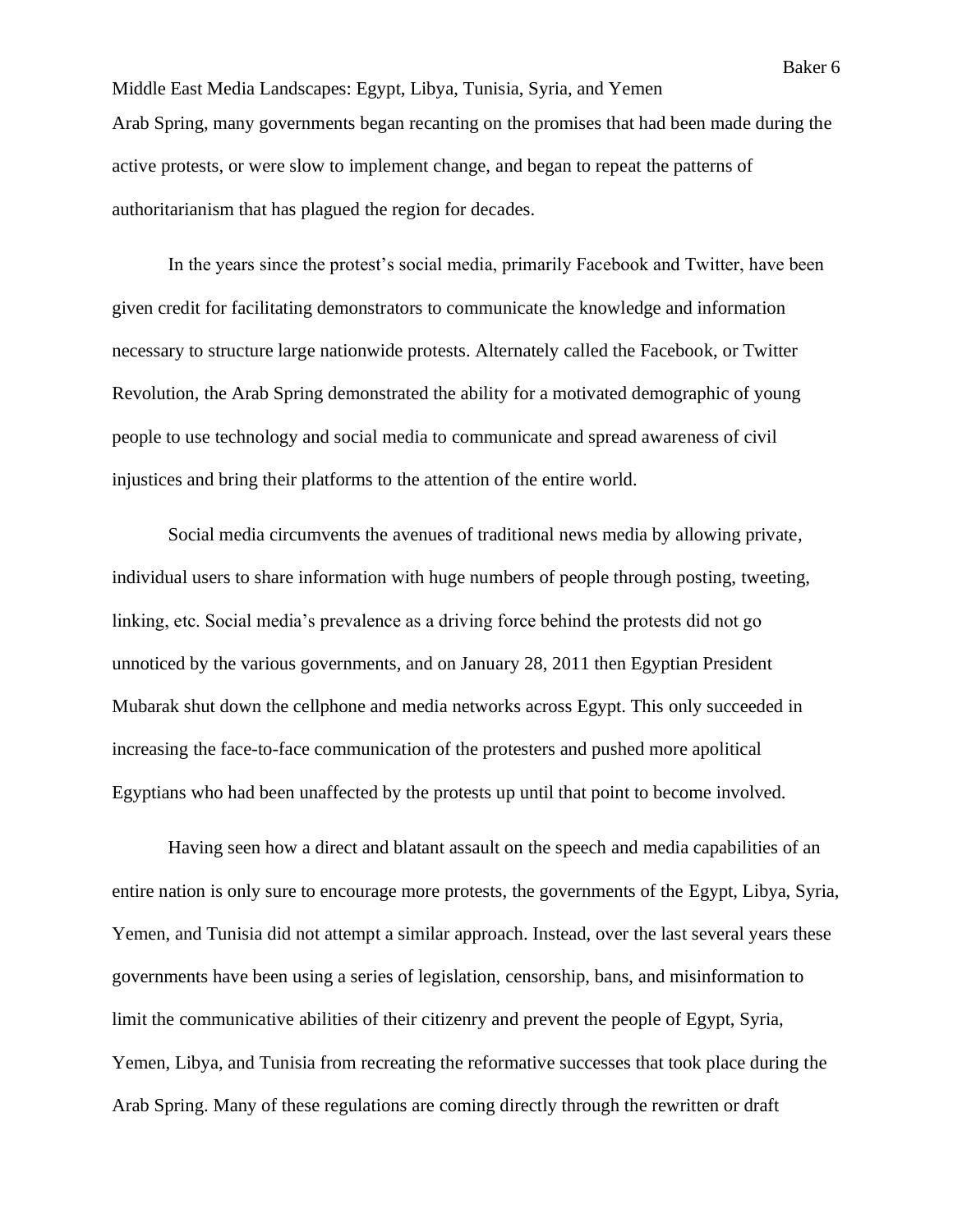Middle East Media Landscapes: Egypt, Libya, Tunisia, Syria, and Yemen constitutions of the aforementioned nations such as in Egypt. According to the NGO watchdog group, Freedom House, various articles in the Egyptian constitution are deliberately vague or provide no protection for media and journalists such as Article 71 which authorizes media censorship in times of war or general mobilization of Egypt's military or police force in masse. The same article, which ostensibly eliminates jail terms for media offenses, leaves room for imprisonment for crimes related to incitement of violence, discrimination, and defamation. The constitution notably fails to specify the composition and appointment procedures for regulatory bodies, meaning ordinary legislation can create structures that enable political influence" (Freedom House, 2018). Or in countries where the central government is not in complete control such as in Syria or Yemen, media is contingent upon which group has controlling interest of a particular area. For example, the Houthi-rebel controlled capital of Yemen, Sana'a , houses many of the countries' media outlets and have been controlled by the Houthi's since they seized the city in 2015 (BBC, 2018).

### **Method**

This research was conducted using a multi-faceted critical analysis of the data illustrated in Table 1. For the purpose of this research a critical analysis will be defined as an, "exploration into matters relating to either academics, art or scientific exploration which is aimed to discern and exact out examination and determinism by inquiring into or assessing facts and available data" (Writeawriting, 2018). In order to grasp a complete picture of the current media landscapes of Egypt, Syria, Libya, Yemen, and Tunisia several key aspects of these countries will be considered: Internet penetration rates, youth demographics, current socio-political climate, and any legislation or protocols passed or established pertaining to media, communications, etc. by the governments of the aforementioned countries. This information will be collected from the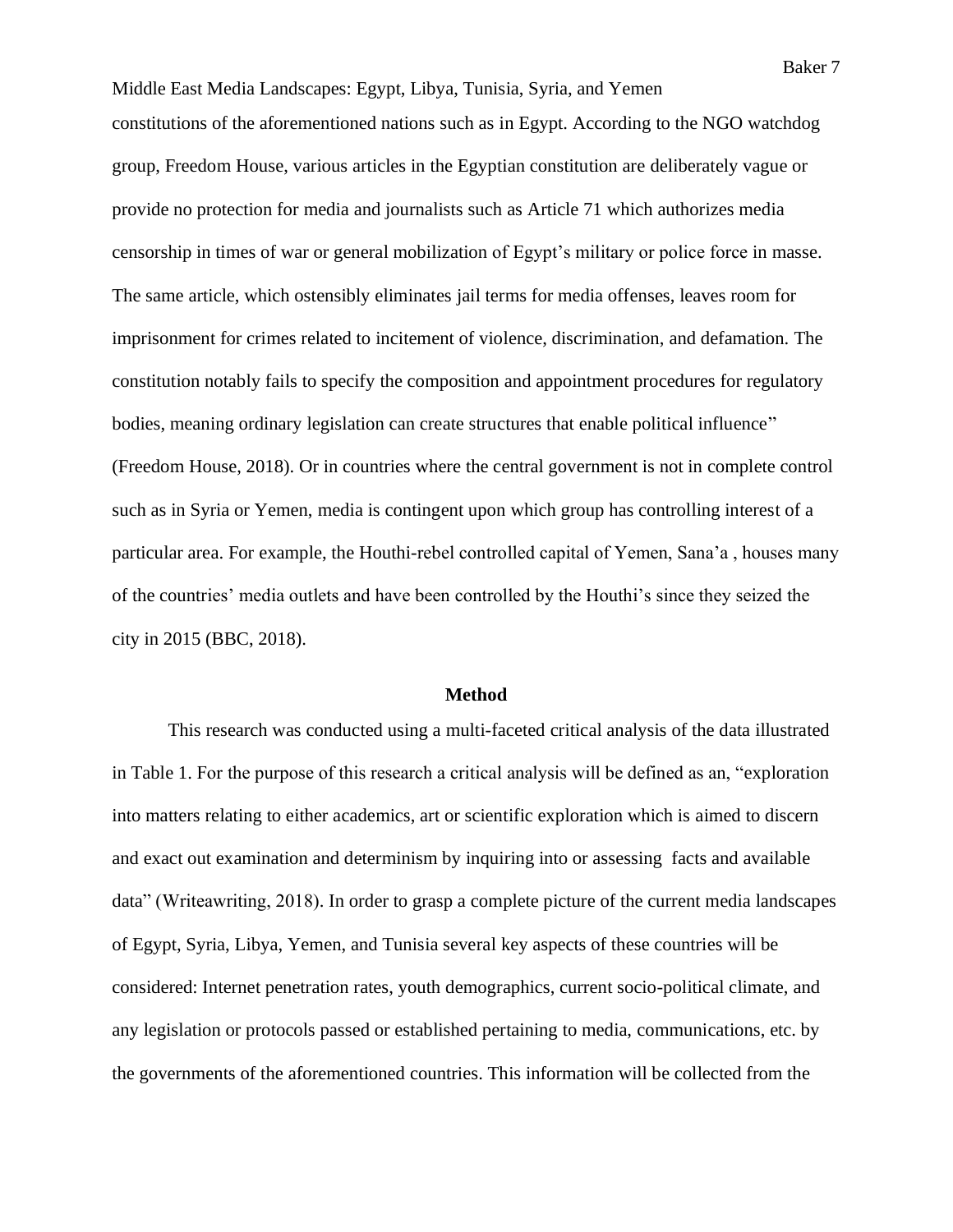Middle East Media Landscapes: Egypt, Libya, Tunisia, Syria, and Yemen U.N.'s International Telecommunications Union (ITU), the BBC, the CIA World Factbook and the Freedom House Organization. Combining a U.S. governmental agency, a United Nation specialized agency, a foreign media corporation, as well as an international NGO (nongovernment organization) the research units will be assured accuracy as well as objectivity and balance. Corresponding to the chart is a map highlighting the five countries discussed in this research. The purpose of the map is to provide visual context of the nation's discussed, but also to show how the affects of the Arab Spring where not limited to a small region of the Middle East but took place across a large portion of North Africa, the Saudi peninsula, and the Levant region.

## **Table 1**

| Country      | Egypt               | Libya         | Syria             | Tunisia        | Yemen       |
|--------------|---------------------|---------------|-------------------|----------------|-------------|
|              |                     |               |                   |                |             |
| Current      | President           | U.N. backed   | President         | President      | Yemen is in |
| Socio-       | <b>Abdel Fattah</b> | central       | <b>Bashar Al-</b> | Beji Caid      | a multi-    |
| political    | El-Sisi,            | government    | Assad used        | Essebsi        | sided armed |
| climate      | installed by        | holds fairly  | Syria's           | elected after  | combat      |
|              | Egyptian            | weak control  | military to       | the countries  | between the |
|              | military in         | over the      | suppress the      | first free     | Houthi      |
|              | 2012,               | nation. Rival | Arab Spring       | election,      | rebels and  |
|              | removing the        | governments,  | protests which    | progress has   | the Saudi-  |
|              | democratically      | terrorist     | resulted in the   | been made in   | led         |
|              | elected             | groups, and   | current multi-    | terms of       | coalition   |
|              | President           | rebel groups  | sided armed       | democracy      | force which |
|              | Mohamed             | operate in a  | conflict and      | however the    | seeks to    |
|              | Morsi.              | multi-sided   | humanitarian      | government     | restablish  |
|              |                     | armed         | crisis in Syria.  | still uses     | President   |
|              |                     | conflict.     |                   | legislation to | Ali         |
|              |                     |               |                   | control the    | Abdallah    |
|              |                     |               |                   | media.         | Saleh.      |
| Youth        | 19.24% of           | 16.81% of     | 19.52% of         | 13.54% of      | 21.26% of   |
| Demographics | pop. age 15-        | pop. age 15-  | pop. age 15-      | pop. age 15-   | pop. age    |
|              | 24                  | 24            | 24                | 24             | $15 - 24$   |
| Internet     | 39.2%               | 20.3%         | 31.9%             | 50.9%          | 24.6%       |
| Penetration  |                     |               |                   |                |             |
| Rates        |                     |               |                   |                |             |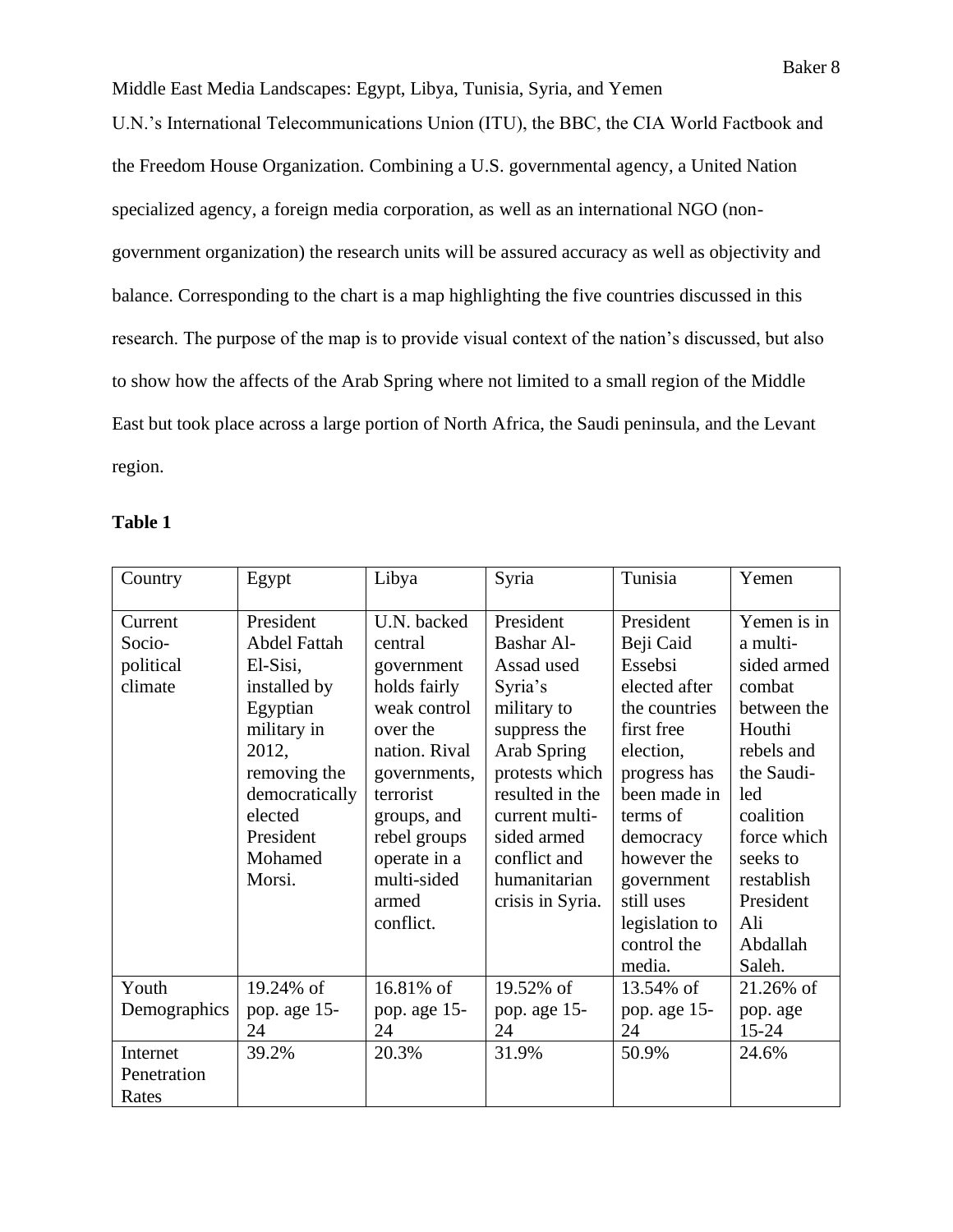| Middle East Media Landscapes: Egypt, Libya, Tunisia, Syria, and Yemen |
|-----------------------------------------------------------------------|
|-----------------------------------------------------------------------|

| Legislation | Articles 57,    | Many            | Media/internet | Article 7 of   | Houthi        |
|-------------|-----------------|-----------------|----------------|----------------|---------------|
| and         | 58, 211 of      | journalists     | access is      | Tunisian       | rebels        |
| Censorship  | Egyptian        | practice self-  | contingent on  | Constitution   | control the   |
|             | Constitution    | censorship      | which area of  | makes clear    | capital city  |
|             | strip/limit     | for fear of     | Syria is       | definition of  | of Sana'a     |
|             | protection for  | retribution     | controlled by  | what is        | which         |
|             | journalists and | from            | what faction   | considered     | allows them   |
|             | make arresting  | government      | of the Syrian  | journalism,    | to control    |
|             | activists       | <sub>or</sub>   | Civil War;     | and Tunisian   | the major     |
|             | easier.         | terrorist/rebel | ISIS, the      | penal codes    | media         |
|             |                 | groups.         | Syrian Army,   | can regularly  | outlets of    |
|             |                 | Government      | the Syrian     | be used to     | the country   |
|             |                 | operates        | Liberation     | arrest writers | which has     |
|             |                 | internet        | Front, and     | for            | drastically   |
|             |                 | access and      | Syrians are    | libel/slander, | polarized     |
|             |                 | routinely       | forced to deal | <sub>or</sub>  | the situation |
|             |                 | blocks          | with the       | government     | within        |
|             |                 | websites.       | varying        | criticisms     | Yemen.        |
|             |                 |                 | degrees of     |                |               |
|             |                 |                 | censorship     |                |               |
|             |                 |                 | and            |                |               |
|             |                 |                 | restriction.   |                |               |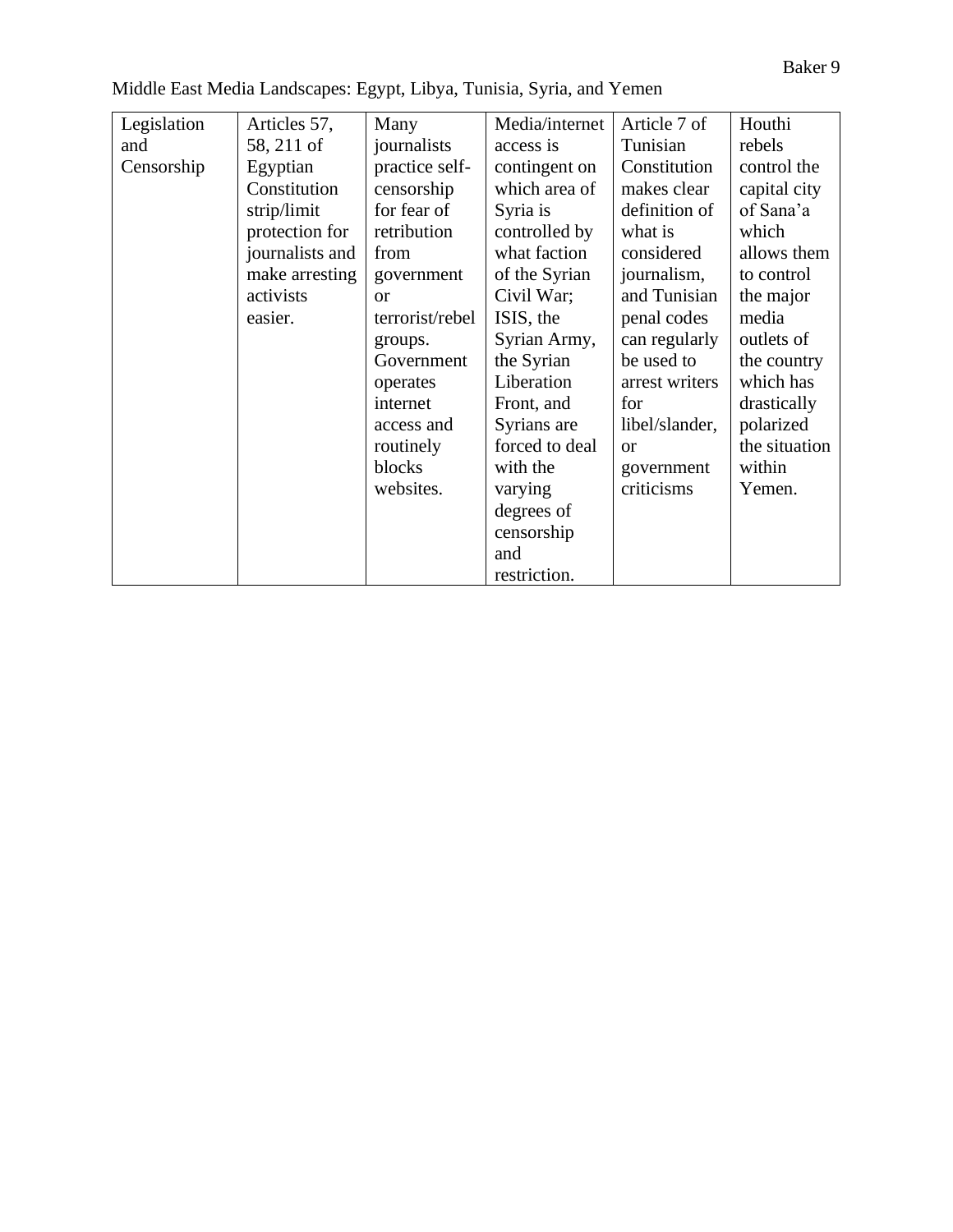## **Map 1**



(El Sayed, 2016 p. 19)

## **Thesis Statement**

Egyptian, Syrian, Yemeni, Tunisian, and Libyan governments are actively preventing future protests by limiting the speech and communicative capabilities of their citizenry and are doing so by the passing of legislation which restricts speech claiming it is being used for anticybercrime/terrorism.

## **Literature Review**

Current communications research regarding the Middle East and the roles which technology, youth, censorship, and the media play, have shown that the ways which people communicate in this region has shifted drastically over the last several decades. One of the most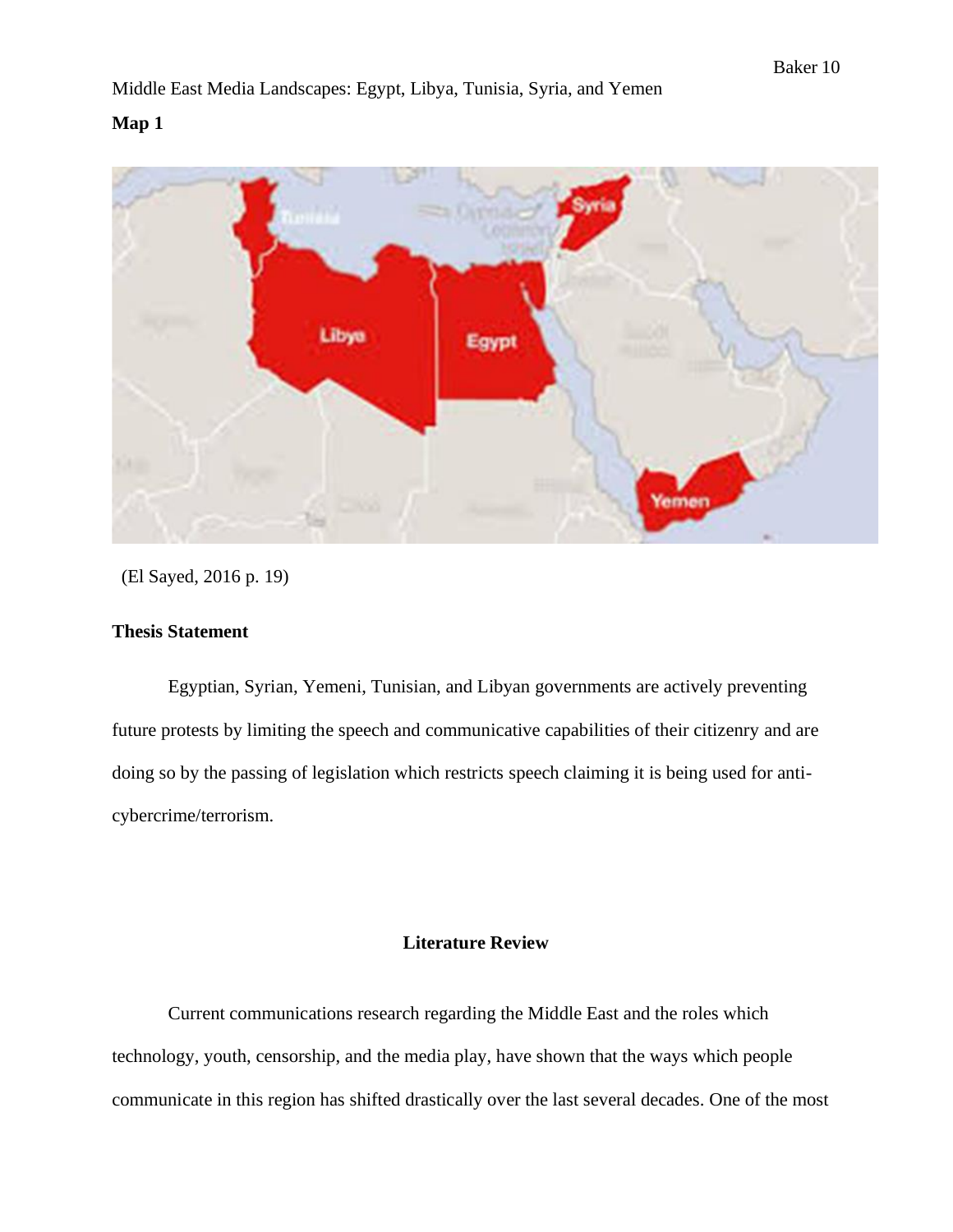Middle East Media Landscapes: Egypt, Libya, Tunisia, Syria, and Yemen important attributes of this research is the way that the Middle East region has been contextualized. In his book, *Media Censorship in the Middle East*, on the topic of media censorship in the Middle East, Dr. Jabbar Al-Obaidi recognizes the shared identity of the people of the region, "in conversing with people in the street or a car, frequently one hears the phrase 'We (Arabs) in the land of Arabism and Islam'. It is noteworthy to say that even the non-Arab nationalities such as the Kurds, Assyrians, and others consign to use the same phrase when you converse with them. This same phrase is also widely used by the print and broadcast media…. This phrase, also, denotes the exceptionally high value Arabs put on their religion Islam and nationalist sentiments" (Al-Obaidi 2007, p. 19). This sense of shared values and pride in national identity emanates strongly in the rhetoric espoused by those who took part in the Arab Spring protests. These nationalist sentiments united the organizers of the Arab Spring and simultaneously gives the governments they seek to change a definitive target to affix the focus of their censorship and speech regulation. Individual pride and egalitarianism are core-values of the regions inhabitants and can be traced back to early societies, "evidence of the moral authority of the nomad may be found in the fact that the term "Arab," now taken as a linguistic and ethnic designation for the whole of the Arab-speaking world, was originally used by the Bedouin to refer only to themselves, and is still used by them in this way; it was appropriated by Arab nationalists in the last century in an effort to associate the whole society with Bedouin selfesteem and pride" (Lindholm p. 22, 2002).

In addition to a strong sense of identity and national pride, to contextualize the media landscape in Egypt, Libya, Tunisia, Syria, and Yemen it is important to understand where the problems with communication and media originate in the region. In his essay, *Internet in the Arab World: A Step Towards "Information Society?"* Henner Kirchner discusses how the issues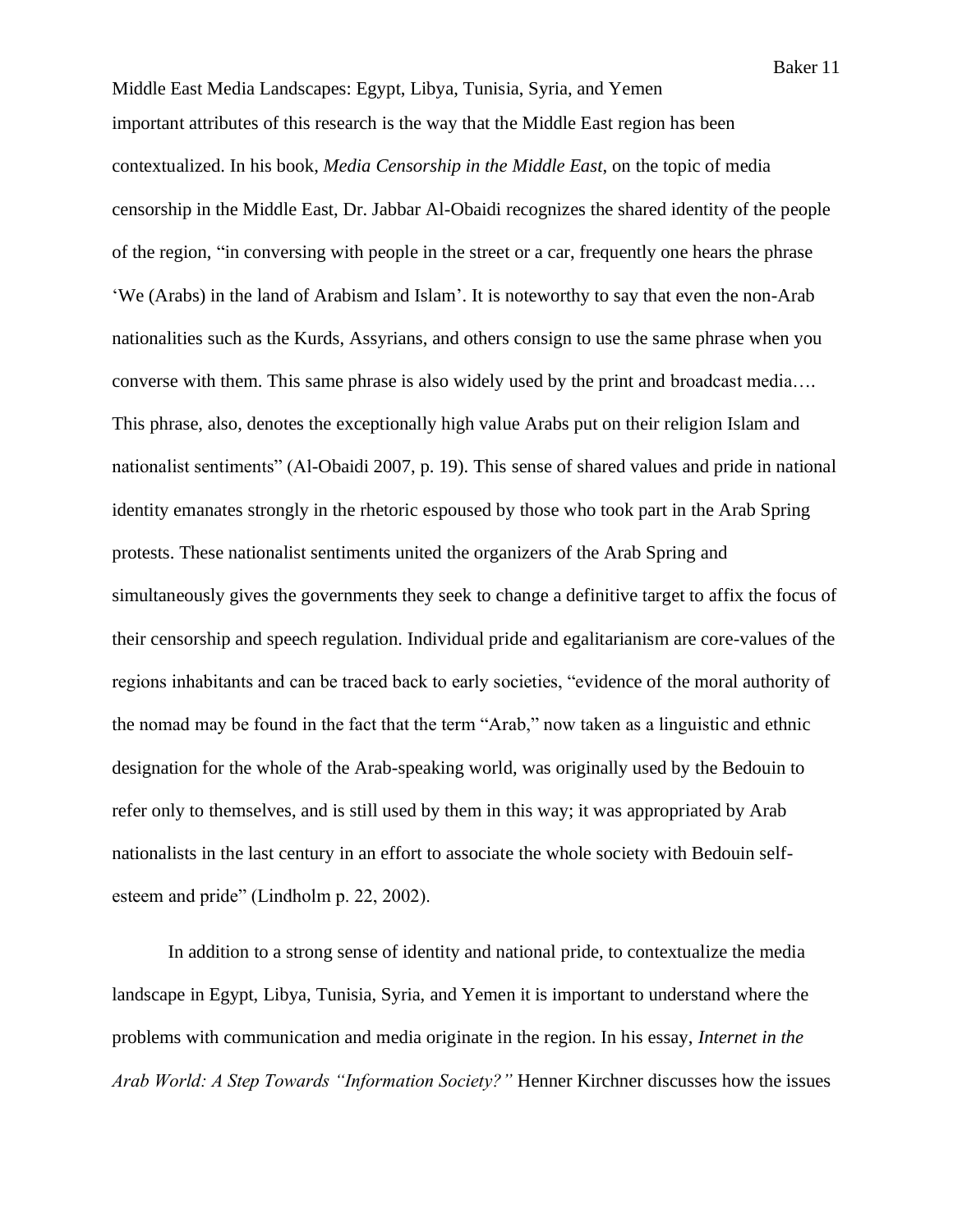Middle East Media Landscapes: Egypt, Libya, Tunisia, Syria, and Yemen come from within the region itself, "the Arab region is confronted with local rather than global problems in the development of networking; for example; with restrictive media policies and a lack of acceptance of the new media by state authorities" (Kirchner, 2001 p. 137). Kirchner establishes that many of the issues with practicing an open media come from the national governments of the countries themselves. Kirchner also discusses how media, and more importantly mass media on the internet can be used not only by governments, but by opposition groups such as the Arab Spring protesters, or groups such as Hamas or ISIS, "the "official" media are not the only ones that make use of the opportunities offered by electronic publication. An increasing number of opposition groups as well, in particular groups with an Islamist tendency. Further uses include new forms of online media, ranging from news services to satirical magazines" (Kirchner, 2001 p. 155). Most importantly, Kirchner emphasizes the importance of these technologies for the growth and development of the region as a whole, "information is one of the most important resources, along with the three other crucial economic factors—labor, capital, and natural resources. International organizations such as the World Bank of UNESCO therefore advise Third World countries to invest in modern information technologies in order to improve their people's standards of living" (Kirchner, 2001 p. 138). By establishing the importance of these technologies to the development of growing nation's, as

well as the controlling tendency of the regional governments Kirchner helps layout one of the fundamental issues within the region; the opposing interests of the people and their own governments.

Citizen/government relations and its confrontational nature also provides background on the cycle of leadership which has become almost a standard operating procedure within the region. A borderline systematic process of authoritarian regimes being toppled by popular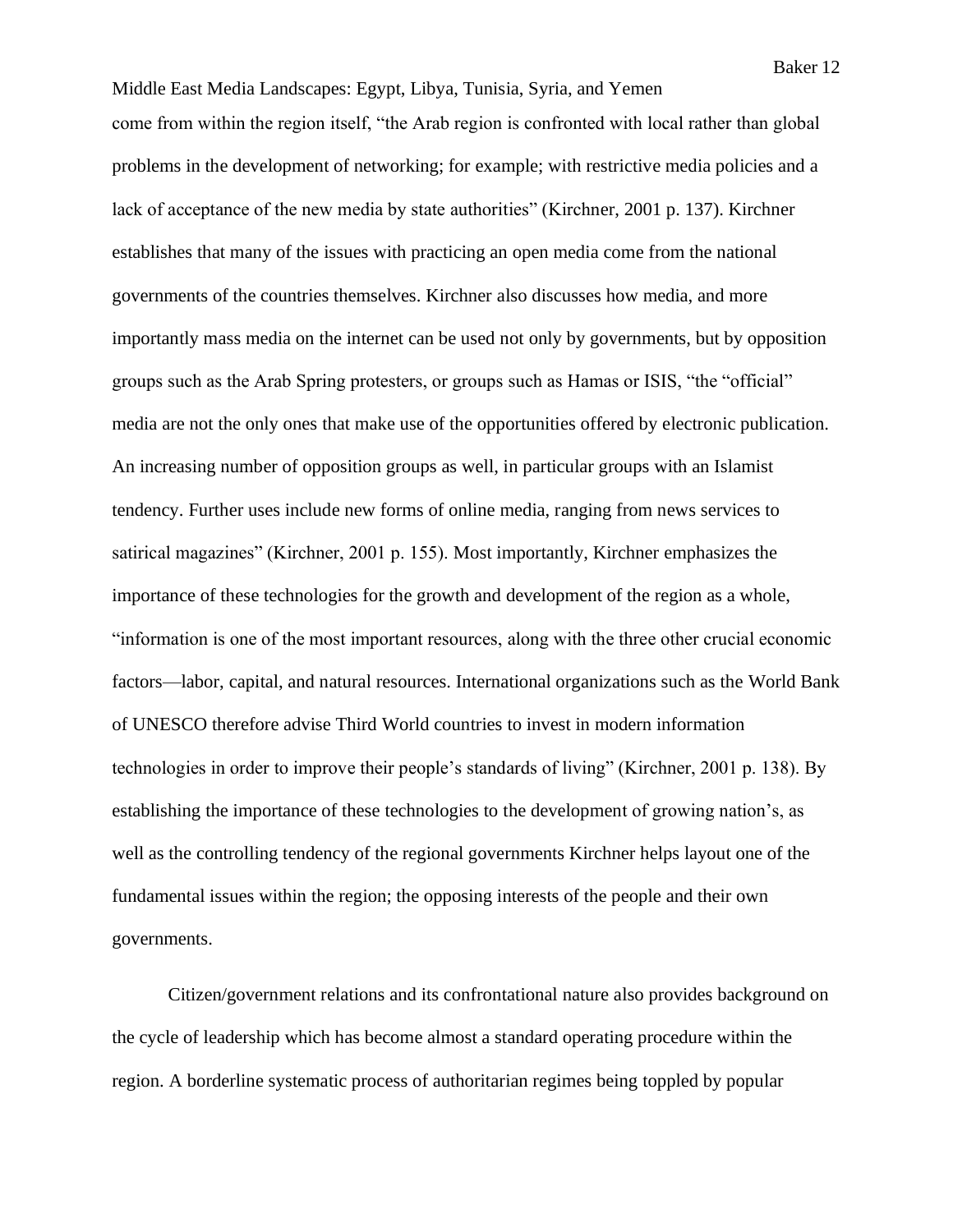Middle East Media Landscapes: Egypt, Libya, Tunisia, Syria, and Yemen protests or revolutions has occurred continually in the Middle East since the arbitrary boundaries originally drawn by the Sykes-Picot Agreement came into effect following World War I. This process seems to occur so frequently because the basis for personal freedom and egalitarianism has engrained a sense of equality and independence among Arabs that causes ineffective or weak leadership to be removed by the populace. Anthropologists studying early Middle Eastern tribal life, such as Charles Lindholm have noted the tendency of groups to remove unpopular of ineffectual leaders, "even when a paramount chief did manage to gain ascendancy among the shepherd his inferiors nonetheless obstinately refused to accept their subordination. This has caused considerable consternation among Marxists anthropologists, who consider the ideology to be a political chimera which serves to attenuate an unpalatable status quo. Yet this 'chimera' nonetheless retains its hold throughout the Middle East. Simply to dismiss these beliefs as false consciousness risks reducing deep-seated cultural values to ideological manipulations by a selfserving elite" (Lindholm 2002, p. 42). It is this high-level of independence and egalitarianism that simultaneously causes the strongmen of the Arab world such as Saddam Hussein or Muammar Qaddafi to continually come into power because they are respected for their strength and will; and what causes the people they eventually subjugate to rise up in defiance of the leader they at one point chose.

Leadership roles in this part of the world have been continually challenged by those who are under the subjugation of the leader. This almost confrontational relationship between the leaders and subjects in a society has set-up the Middle East to potentially be a continuous rotation of leaders, kings, presidents, and most prevalently dictators. This relationship has its roots in a concept that modern researchers rarely if ever take into account, "*asabiyya*, which is usually translated as 'group feeling'…according to Ibn Khaldun, without kinsmen and allies of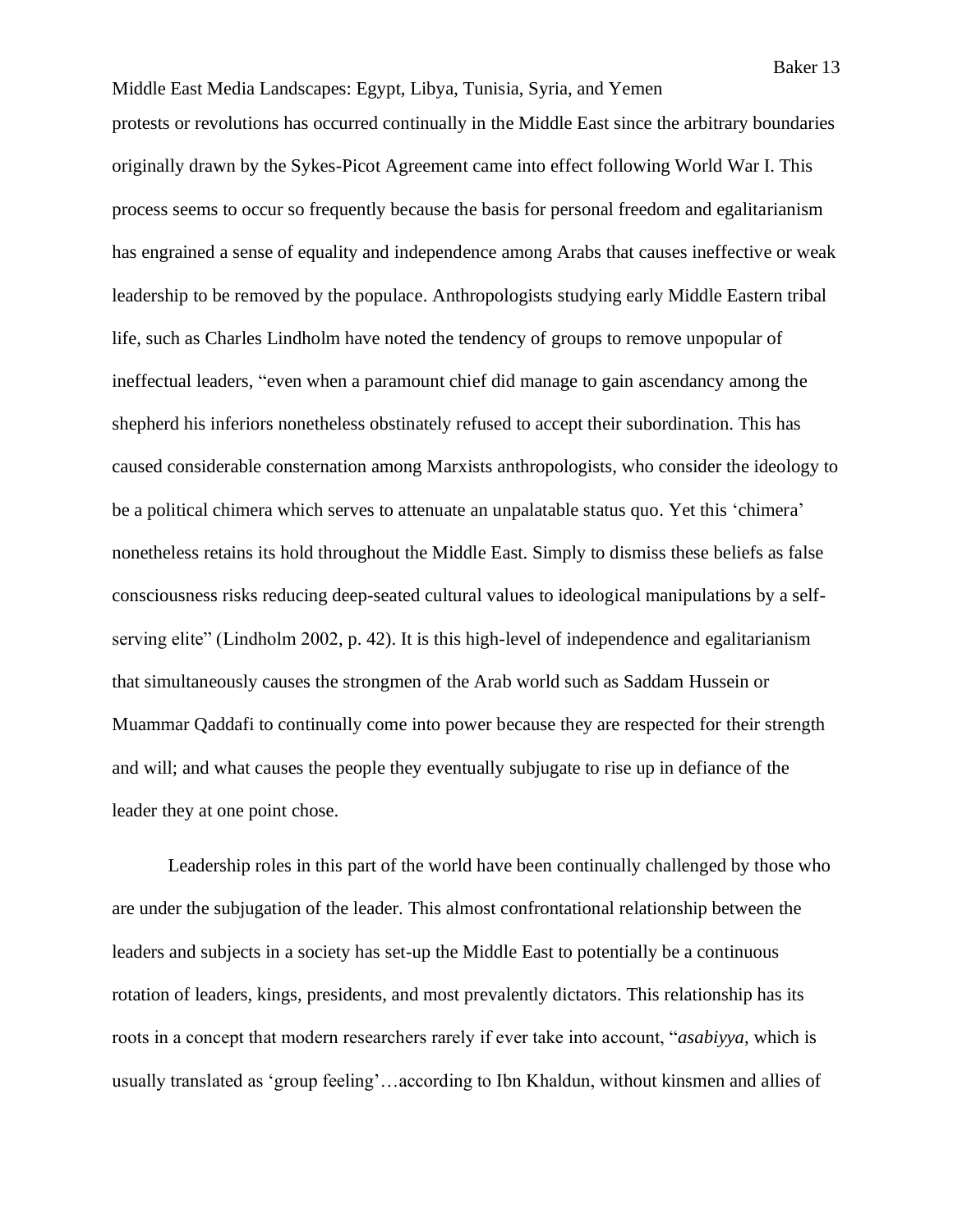Middle East Media Landscapes: Egypt, Libya, Tunisia, Syria, and Yemen his own people to support him, he is instead surrounded by flatterers and sycophants, and can be easily ousted for more aggressive and unified opponents invading his realm from the periphery" (Lindholm, 2002 p. 52). This shared sense of comradery exists in the Middle East as a result of the harsh environments, nomadic lifestyles, and patriarchal society which caused people such as the early Bedouin to band together in tight family units and adopt the value system which is still largely in place today. What this means for the modern Middle East is that deeply ingrained in the culture of the region is a sense of community and triumphing over adversity (weather, water scarcity, violence, etc.) and that a leader must be exceptional or is otherwise swiftly removed. However, if a leader is not exceptional but instead authoritarian and dictatorial they will attempt to limit the freedoms of their people in order to remain in power despite the overwhelming pressure from the society in question to step-down. This group feeling, *asabiyya,* is a defining quality of the region and has yet to be mentioned as a contributing factor for the Arab Springs and the continued efforts of governments to quell future protests.

Although the concept of *asabiyya* helps to explain the sense of brotherhood and bonds which permeate some of the material which discusses the Arab Spring protests and their triumphs, another important factor is also the use of new media and technology by the protestors and activists. Social media, particularly Twitter and Facebook, have been lauded as driving factors behind the protests. However, in his essay on the growing influence of technology in the region, *New Media and Prospects for Democratization*, Philip Seib discusses the limitations of technology in regard to promoting democracy, "empowerment through information has been greater in recent years from the growing pervasiveness and influence of satellite television, the Internet, cell phones, and other such devices. The Internet, for instance, has been put to work by news organizations, governments, nongovernmental organizations (NGOs), terrorist groups,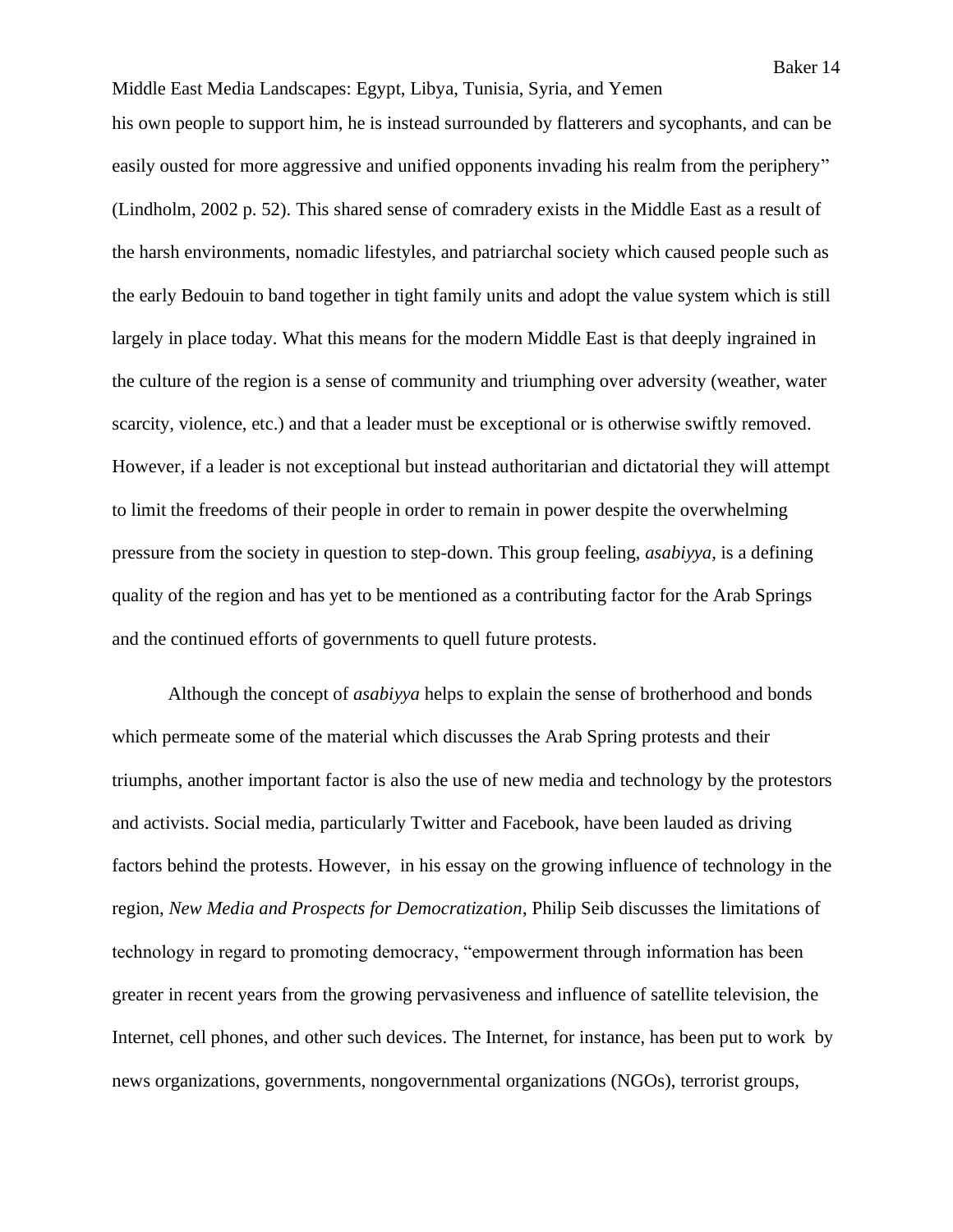Middle East Media Landscapes: Egypt, Libya, Tunisia, Syria, and Yemen bloggers, and others and has had an impact on political processes. Democratization does not, however, come easily, and it is important to resist the temptation to assume that technology can, in and of itself, transform political reality" (Seib, 2007 p. 1). Seib's discussion of technology acknowledges the contributions that technology has made for the sake of democratization, but how the same technology benefits groups which would ultimately oppose democratizations, such as authoritarian governments, and also that technology itself does not change political reality, but that the people behind the technology do.

While some of the research on the subject of social media has become repetitive or redundant in the sense that social networks have been identified as a major contributor to the Arab Spring protests, while failing to identify the aftermath and resulting backlash of what highlighting the success of a media platform can do. In her examination of the success of the Arab Spring as a revolutionary movement Eva Bellin acknowledges how authoritarian governments have taken notice of what made the protests so efficient, "the trajectory of the Arab Spring highlights an empirical novelty for the Arab world, namely, the manifestation of huge, cross-class, popular protest in the name of political change, as well as a new factor that abetted the materialization of this phenomenon—the spread of social media. The latter no doubt was a game changer for the longevity of authoritarian regimes worldwide from now on" (Bellin 2012, p. 2). Now that the immediate effects of the protests have cooled off and hindsight takes hold, controlling governments in the region have begun tightening control on media outlets and enforcing censorship laws which the state uses to legitimize their use of punishments and arrests of journalists, activists, and any new potential revolutionaries. Ahmed El Gody's essay *New Media, New Audience, New Topics, and New Forms of Censorship in the Middle East* also discusses the issue of how authoritarian governments deal with the Internet in their respective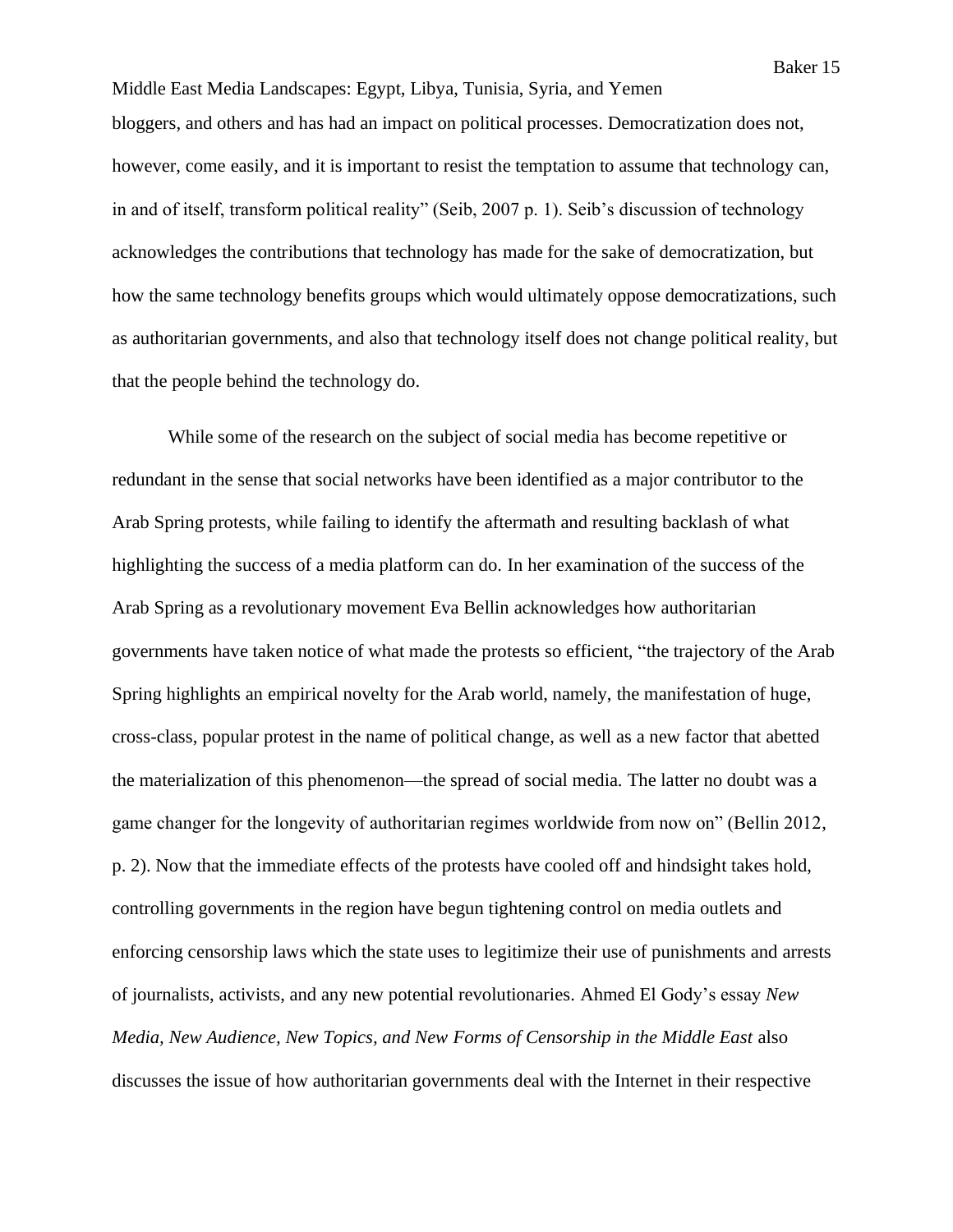Middle East Media Landscapes: Egypt, Libya, Tunisia, Syria, and Yemen countries', "it is no wonder that many authoritarian Arab regimes/governments fearing Internet technology's power to change the status quo have imposed policies ranging from regulation and state monopolization of infrastructure to hacking and cracking Web sites in an attempt to prevent citizens from gaining access to Internet information" (El Gody, 2007 p. 232). El Gody's essay, being published prior to the Arab Spring, further emphasizes how keenly aware governments in this region were to the Internet and its potential to impact their regimes.

In analyzing the impact of these governments and their policies on free speech and Internet access in countries such as Egypt, Libya, Syria, Yemen, and Tunisia, many researchers take a Westernized view of the ways in which communications in the Arabic world are discussed which causes incorrect assumptions to be made. One of the most egregious failures is the lack of acknowledgment towards how Islam impacted the Arab Spring and how it is used as a justification for certain actions taken by the various regional governments. While not every Muslim is an Arab, nor is every Arab a Muslim, to not address the influence which Islam has on Arabic society is a glaring oversight which fails to take into account a major cultural force on national media development. Major religions within a region have the power to set the value system for the people within their area even if they are not practitioners; in the same sense that Judeo-Christian values permeate the laws and moral codes of most Western nations the moral and ethical standards of Islam have been applied in the Middle East and must be taken into consideration when discussing how communication occurs, especially in a religion which values oral communication and recitation (Lindholm 2002, p. 151-155).

Not only do researchers misrepresent or mischaracterize varying aspects of events in the Middle East; journalists, media analysts, and even reporters on the ground have taken liberties in reporting the facts by failing to achieve a contextualization of the events they witness as well as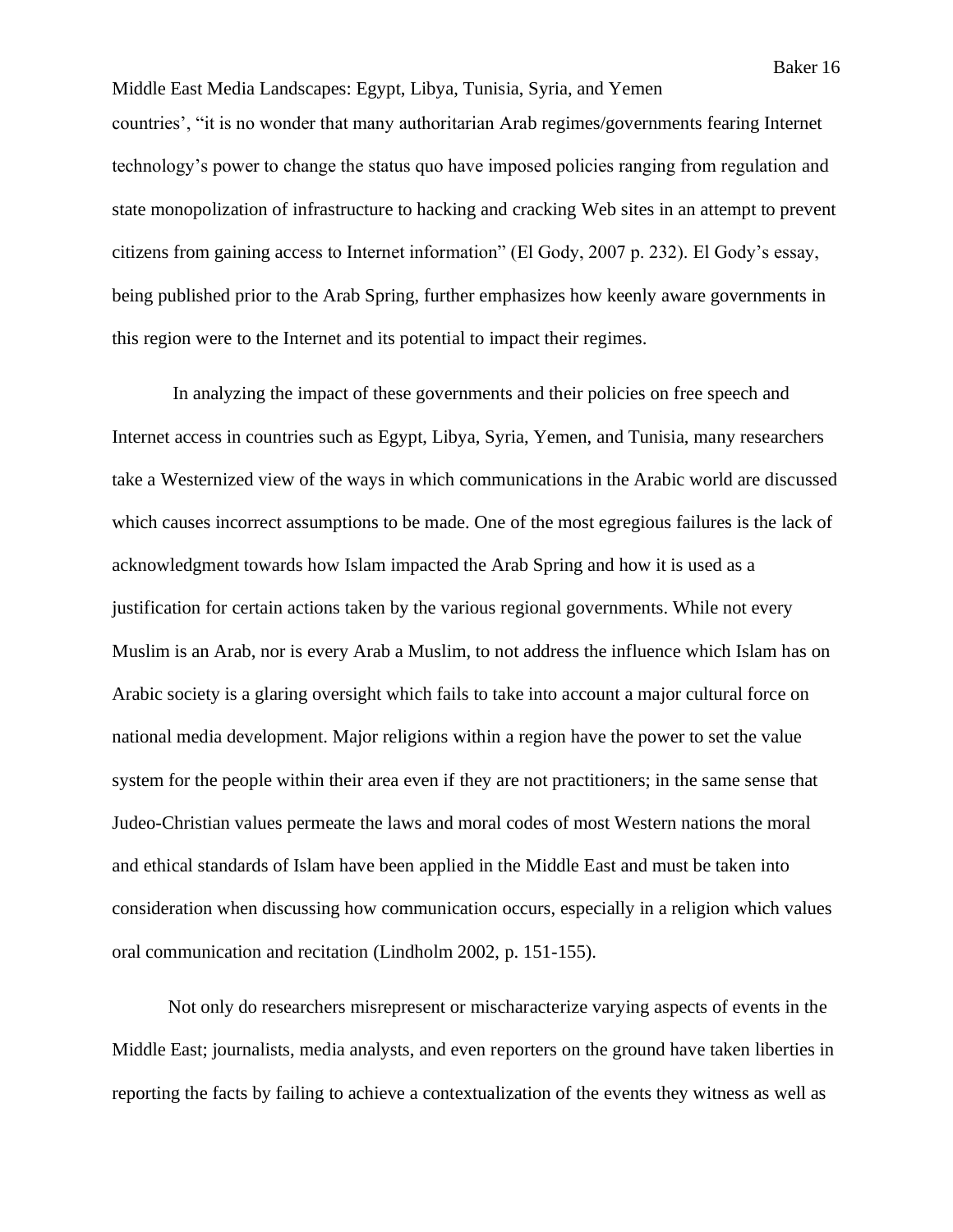Middle East Media Landscapes: Egypt, Libya, Tunisia, Syria, and Yemen failing to grasp the culture of an Islamic society which at times seems to clash with Western values or standards. Western newspapers reporting on the Arab Spring differed in their coverage of the protests from their Middle Eastern counterparts, for example in covering the events in Egypt following President Morsi's ousting in 2013 showed how even after the initial Arab Spring events were still being incorrectly reported on. After the events of the Arab Spring unfolded the coverage of the events could be analyzed and revealed the imbalance of sources and informational outlets used by Western media organizations, preferring to cite political parties and spokespeople rather than official government outlets, "one can also notice absence in the sources used in the news stories in the three newspapers. The New York Times, for example, cited a huge number of Muslim Brotherhood leaders, members and supporters while Asharq Alawsat and the Jerusalem Post cited mainly official sources and spokesmen from the new government (El Maghreby & El Ela, 2014 p. 34). By relying on political parties as a source of information rather than official spokespeople or government sources journalists misrepresented the real events unfolding in the tumultuous post-Mubarak Egypt and poorly prepared Americans, for example policymakers, for the resulting series of elections and additional protests the removal of the elected President Morsi. These oversights emphasize the need for an accurate account of what is currently transpiring in Egypt, Tunisia, Libya, Syria, and Yemen, "The news media play an important role in society. They set the stage for political news, manage their agenda and sources and control information. They function as a window to the outside world and possess the ability to shape public knowledge, attitudes, and voting behavior. It is no surprise then that the media are one of the most criticized institutions in world" (El Maghreby & El Ela 2014 p. 1), as such it is imperative that the analysis of the region be all-encompassing and take into account the various cultural, religious, and socio-political factors of each country involved in the research.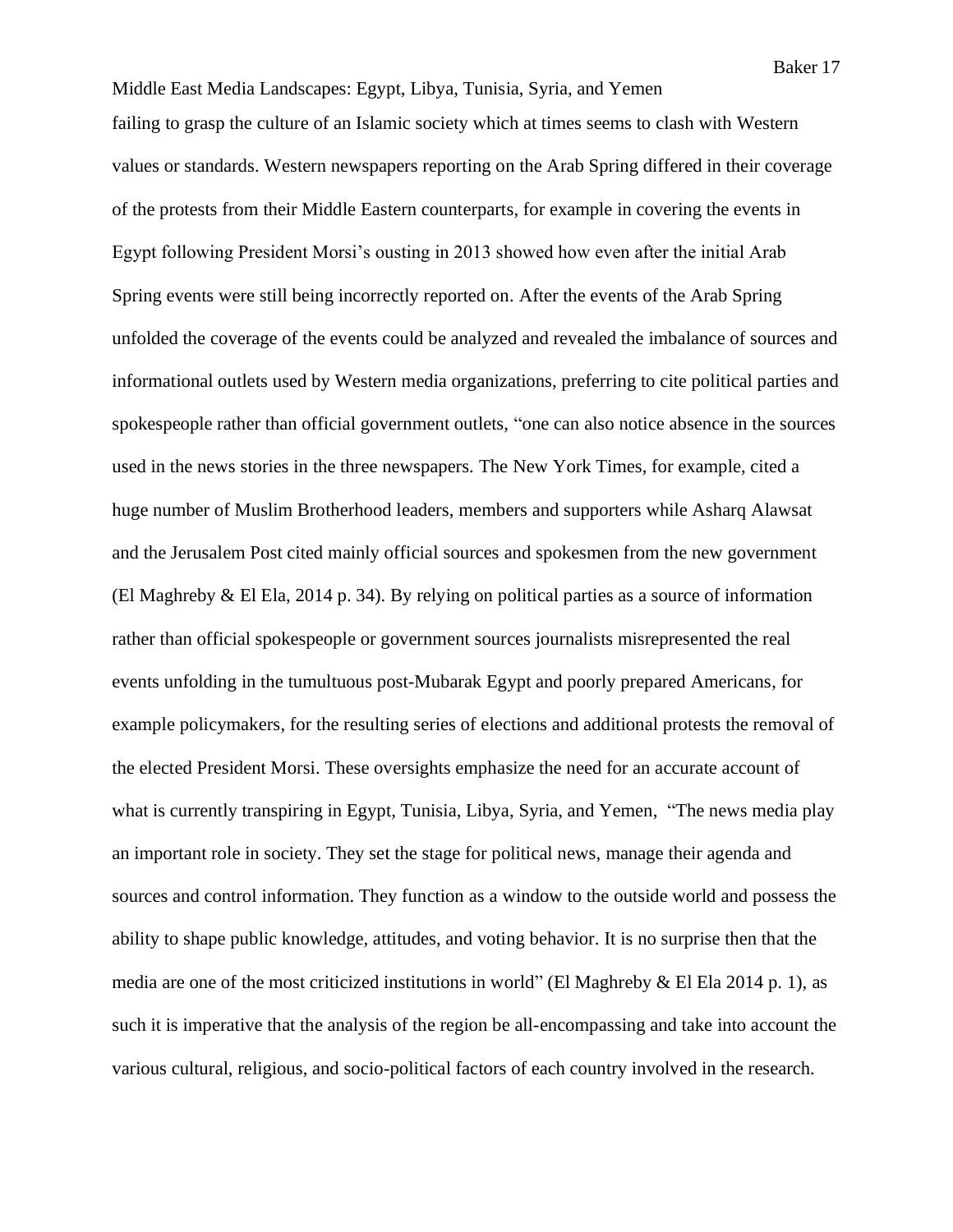#### **Analysis**

Overall, the evaluations of each country's media landscape have supported the main argument of the hypothesis which stated that the governments of Egypt, Libya, Tunisia, Syria, and Yemen are actively working towards limiting media and communication and censoring their citizens speech through regulations which are labelled as anti-crime and counter-cyberterrorism legislation. Alternatively, if a government is not actively engaged in media regulation or censorship it is due to the current socio-political climate, particularly Syria and Yemen, where the lack of a strong central government and war has led to a fracturing of the country's media landscape with different factions holding dominion over certain areas and controlling the media and/or internet access in that area. Through the course of analyzing the data certain attributes of the data lent themselves to further clarification through the use of Encompassment theory, which aided the analysis by providing possible explanations for why certain aspects of media has changed as well as why these nations experience continuous rule by authoritarian governments as well as what causes the public to almost systematically dispose of their own leaders.

Controlling the access to technological revelations has been a strategy of authoritarian governments for centuries, one early example being the Licensing of the Press Act of 1622, passed by the British Parliament. This piece of legislation required printers to be licensed by the crown and the license-holders of the printing presses had to meet the qualifications for licensure as laid out by the English government. The act specifically contained language designed to suppress the printing of seditious treasonable and unlicensed books and pamphlets and for regulating the printing presses and printers. However, the main reason for the act was to prevent unpopular or revolutionary rhetoric from being printed and handed out to the public which would cause eventual resentment and disfavor towards the crown. By disguising the true intentions of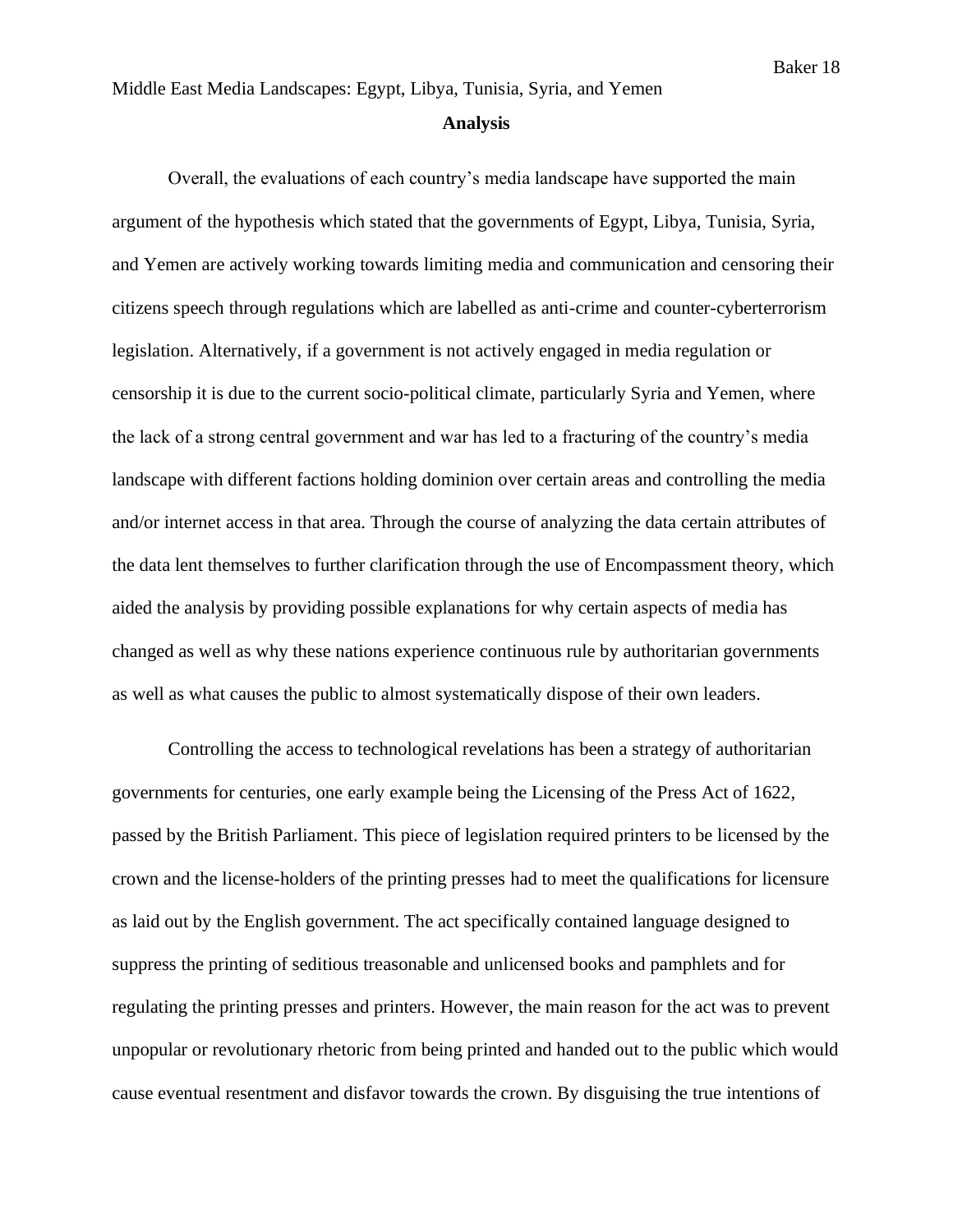Middle East Media Landscapes: Egypt, Libya, Tunisia, Syria, and Yemen the legislation through a claim to monitor the publishing of unlicensed books the English government was able to act authoritarian without appearing as so.

Similarly, the governments of Egypt and Tunisia have begun to insert language into the new and reformed constitutions of their specific countries. Ironically the concept of drafting new constitutions for these countries came as a result of the Arab Spring and contemporary governments are seizing on the opportunity to place legislation which prevents future protests. In Egypt specifically the most direct and drastic legislation is being passed, "of the hundreds of Internet-related arrests in Egypt, I was only able to document 28 cases with counterterrorismrelated charges since 2012. Instead, the government relies primarily on an anti-protest law to stifle online speech. On November 24, 2013, the government banned unlicensed street demonstrations. This ban is now the most commonly used legal framework to criminalize online speech by activists. On November 24, 2013, the government banned unlicensed street demonstrations. This ban is now the most commonly used legal framework to criminalize online speech by activists" (Ben Hassine, 2017, p. 1). By requiring licenses for things such as public demonstrations and publications which are integral aspects of mounting a successful revolution the government has stripped potential protestors of very fundamental tools.

In Tunisia similar legislation has been passed, but the Tunisian government has taken an additional approach to targeting potential activists which include defamation, libel, and fake drug charges, mainly marijuana possession. Tunisian defamation codes label defamation as an arrestable offense in article 86 of their media codes and regulations, "the best-publicized cases involving online activity have related to 'defaming' the state or the military. For example, in April 2014, Rached Khiari, director of the Al Sada News website, received a three-month suspended sentence for defamation after publishing a video in which a third party insulted a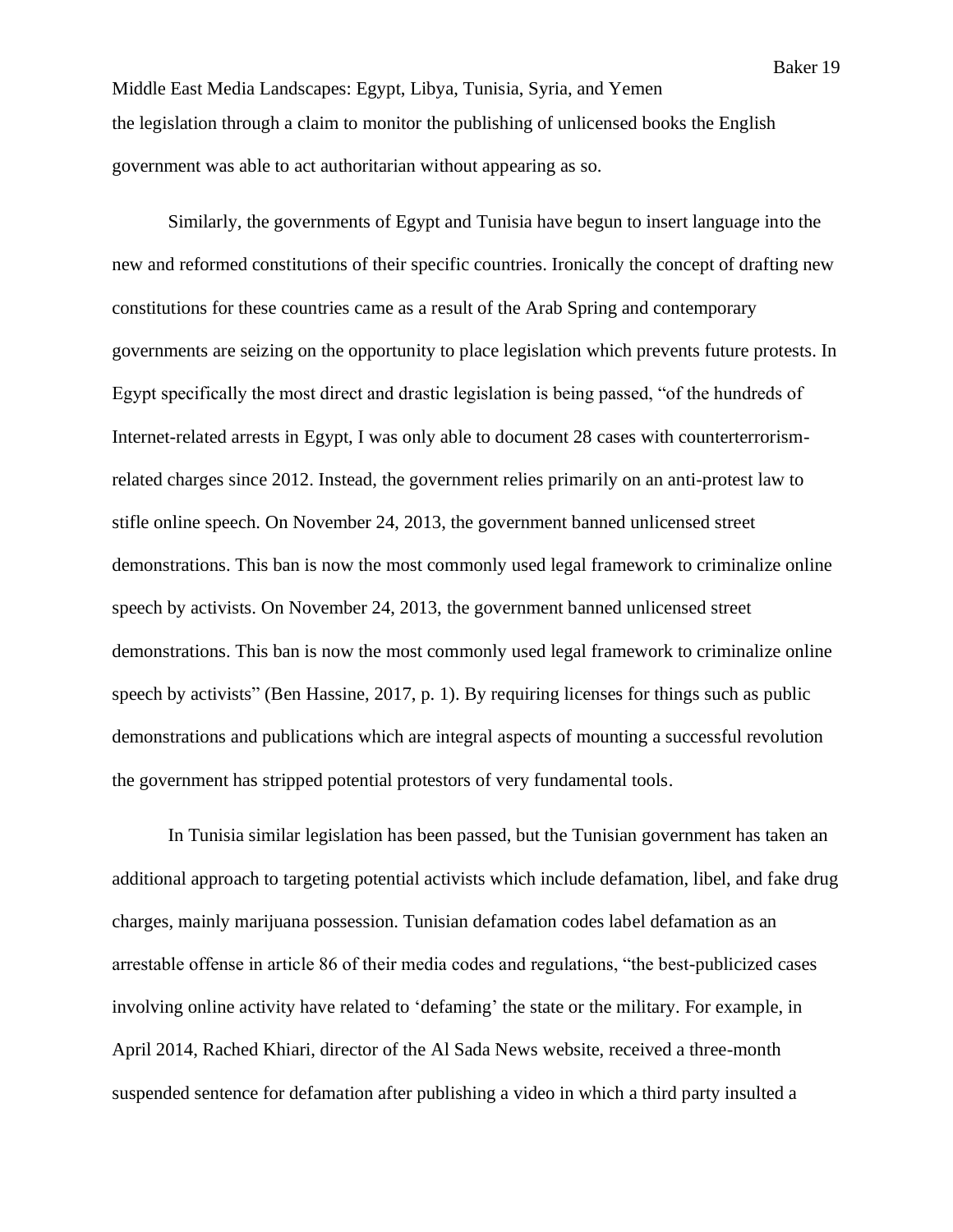Middle East Media Landscapes: Egypt, Libya, Tunisia, Syria, and Yemen judge. The specific defamation provision Khiari was prosecuted under comes from article 86 in the Telecommunications Code 45 for "insulting others through public communication networks" (Ben Hassine, 2017 p. 6). Anti-drug laws have been used in Tunisia prior to the Arab Spring for politically-motivated arrests but have found a new use in post-Arab Spring Tunisia, "fabrication of charges founded upon marijuana possession is a practice traditionally used by Tunisian authorities both before and after the uprisings to disguise politically motivated arrests. In November 2015 alone, the Ministry of the Interior arrested over 2,000 people, 516 of which were arrested for the alleged consumption of cannabis—many of them were activists or prominent voices on privacy and security online. Before the terrorist attacks in 2014, there had been only 10 to 12 people arrested on the charge of cannabis consumption or possession. In November 2015 alone, the Ministry of the Interior arrested over 2,000 people–516 of which were arrested for the alleged consumption of cannabis" (Ben Hassine, 2017 p. 6). The Tunisian governments use of fake drug charges was not predicted in the thesis statement, but it does further illustrate the lengths which governments are going to in order to control media and those involved in it.

Standing in a unique position in the post-Arab Spring world, Libya has made strides towards improving their citizens overall living conditions following the death of Qaddafi, but the country is still plagued by a relatively weak central government and intervention from rival governments, as well as militia groups, and minority special interest groups. However, this weak state does not mean that the government is incapable of wielding power when it faces criticism, "The most prominent instance of politically motivated blocking since the Qadhafi era was seen in early 2015 with the temporary blocking of the news site al-Wasat by the LPTIC. The move came in apparent response to al-Wasat's criticism of militia groups affiliated with the Tripolibased government" (Freedom House, 2018). So, while the Libyan government still remains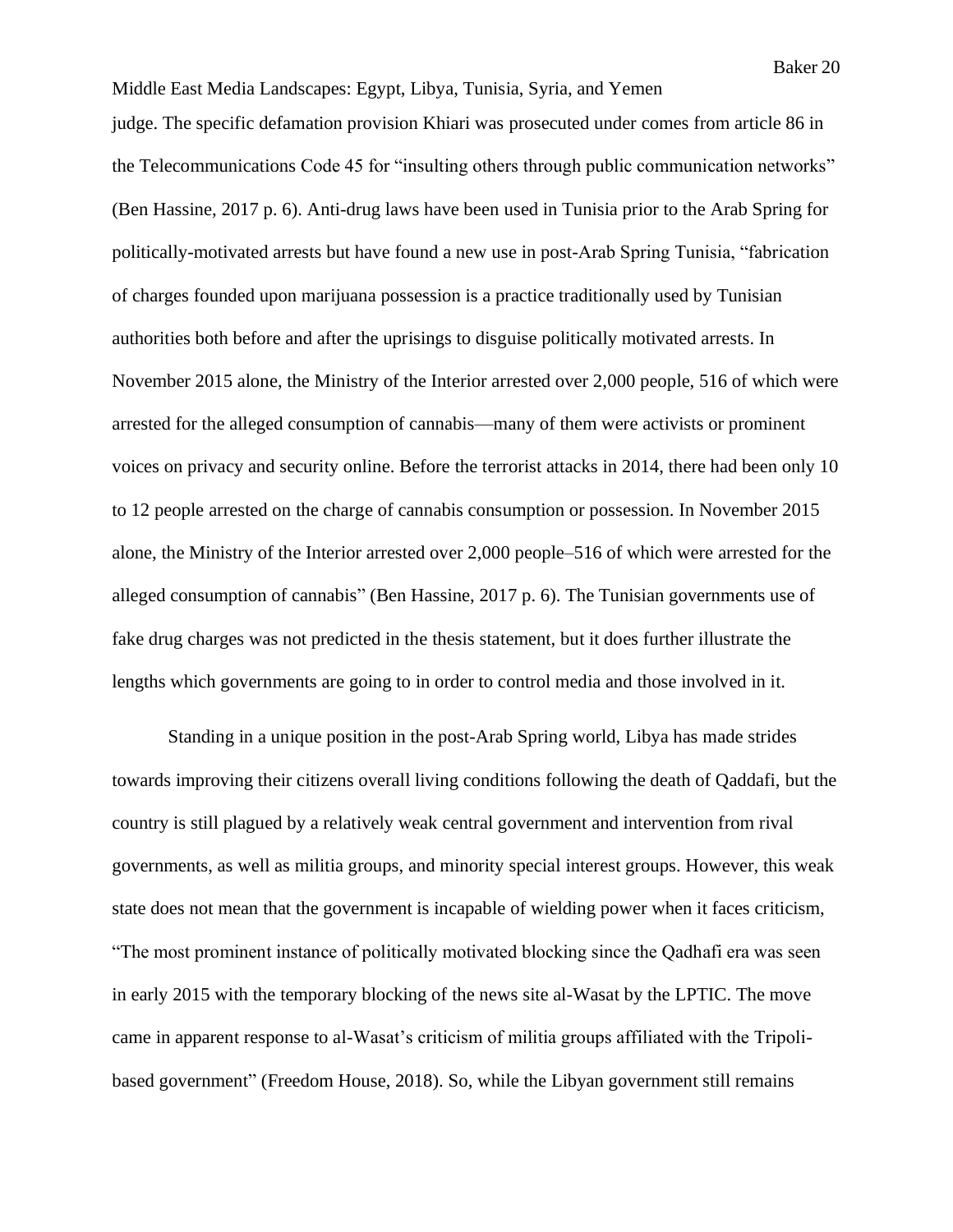Middle East Media Landscapes: Egypt, Libya, Tunisia, Syria, and Yemen centrally weak the government is still intent on preventing criticisms and dissenting opinions from being heard by the citizenry and resorts to authoritarian tactics to restrict or outright block access to unfavorable content. Libya stands out as unique in this research, as it straddles the positions of the four additional nations in the research. An intact if ineffectual central government and a largely intact state making it more akin to Egypt and Tunisia, but still plagued by infighting, and the threat of militia groups and rival governments within the country such as Yemen and Syria. This places the Libyan government at a crossroads with the choice to either engage in more or less authoritarian behavior and activity.

In regard to Yemen and Syria, both countries face mounting struggles in the face of civil war, humanitarian crises, lack of food and medical supplies, and terrorist attacks from groups such as ISIL and ISIS. Syria's government still run by President Bashar Al-Assad is actively engaged in crushing the rebellion sparked by the Arab Spring and the resulting chaos has left room for militant groups such as ISIS and ISIL to gain footholds in villages and small cities as well as rebel groups such as the Syrian Liberation Front. The fracturing of Syria has been mirrored in the activities playing out across its media landscapes. In region's controlled by the government internet access is contingent upon the Al Assad regime, as is the case with areas controlled by ISIS or the SLF. In addition to Al Assad, terrorists, and rebels, foreign governments have also intervened in Syria's media landscape, "the government has carried out extensive and repeated internet shutdowns since 2011. Damage to the telecommunications infrastructure led to a disconnection in Aleppo from March to November 2015. When Turkey initiated Operation Olive Branch, a military operation in the Afrin area, north of Aleppo, against Kurdish People Protection Units (YPG), Turkish authorities cut off internet service in most areas of northern Syria" (Freedom House 2018).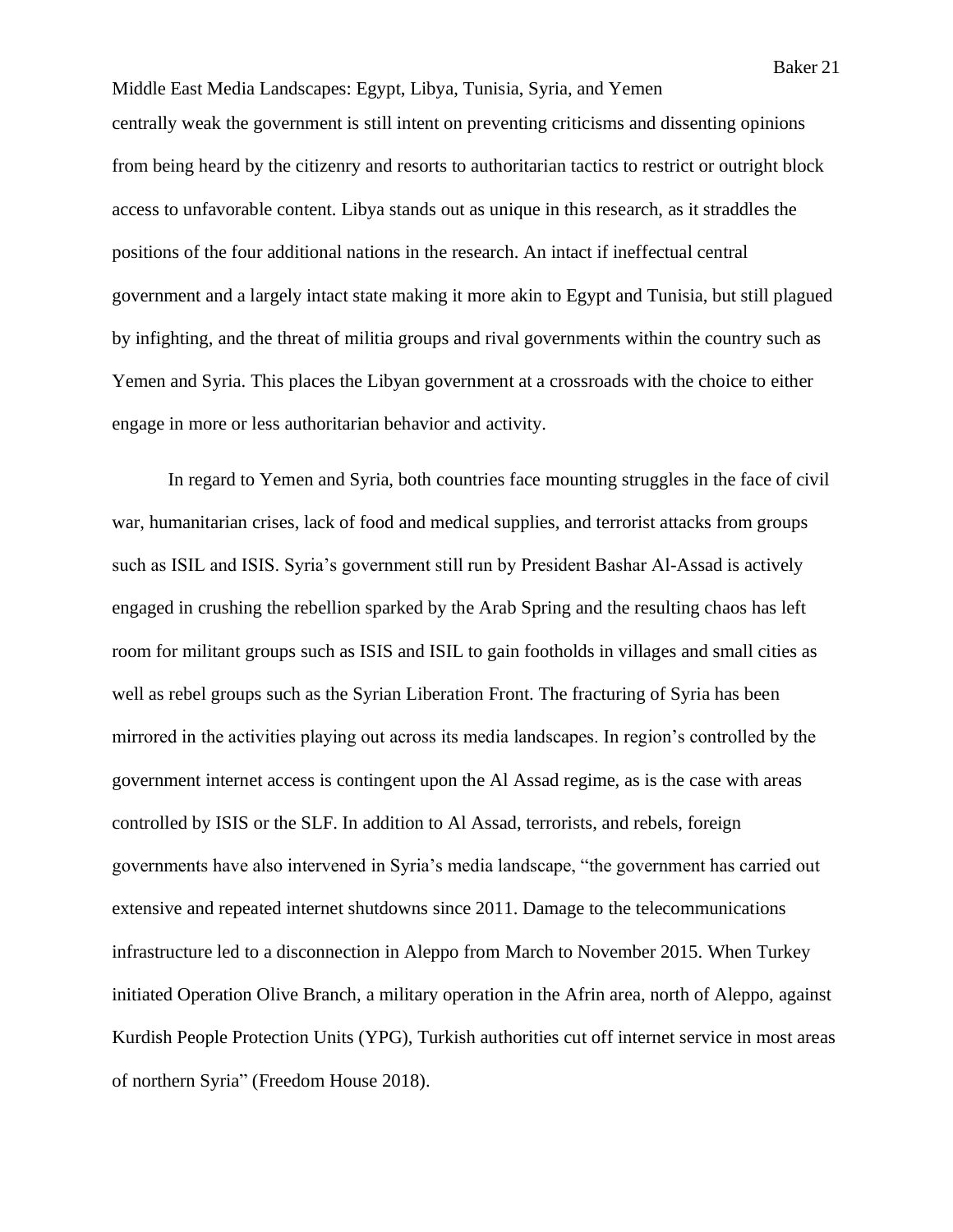While Syrians face the struggle of living in an active civil war they are concurrently faced with the challenge of communication and obtaining information with little to no access to the internet or traditional media outlets and a government which is ramping up its censorship and surveillance capabilities, "censorship is implemented by the STE and private ISPs, using various commercially available software programs. Independent reports in recent years pointed to the use of ThunderCache software, which is capable of "monitoring and controlling a user's dynamic web-based activities as well as conducting deep packet inspection." Authorities have also used technology provided by the Italian company Area SpA to improve their censorship and surveillance capabilities, according to evidence from 2011" (Freedom House 2018). While the Al Assad government is dealing with fighting a multi-sided armed conflict and managing the international impact of the Syrian refugee crisis, they are still intensely focused on controlling and monitoring their citizens to prevent future dissemination.

Conversely, in Yemen the Houthi rebels were able to capture the majority of the country's media outlets when they seized the capital Sana'a thereby polarizing the country's traditional media outlets as well as gaining discretion as to which journalists were free to practice. Many Yemeni journalists have begun self-censorship rather than risk arrest and indefinite incarceration at the hands of the Houthi forces. Prior to the Houthi control of Sana'a the Yemeni constitution did advocate for some protection of journalists but only insofar as the government allowed, "the constitution allows for freedom of expression "within the limits of the law," and the relevant laws are restrictive. The few protections that the legal system provided for journalists' rights were effectively unenforceable during 2015 due to the breakdown of government functions and armed groups' occupation of various parts of the country" (Freedom House, 2017). As a result of the conflict in Yemen the Yemeni constitution is incapable of being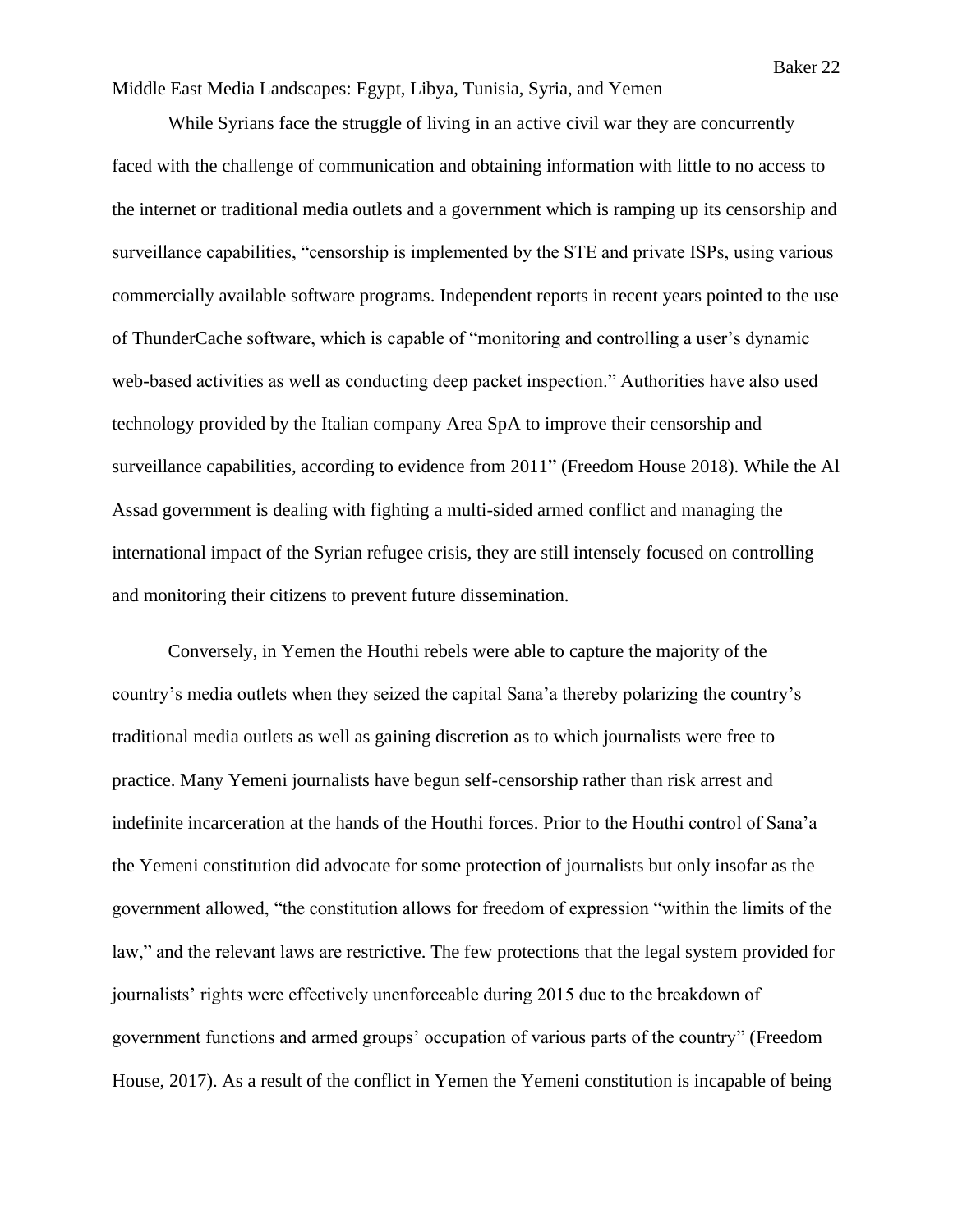Middle East Media Landscapes: Egypt, Libya, Tunisia, Syria, and Yemen enforced and reporters as well as citizen-journalists and bloggers have been closely monitored, "Houthi forces carried out dozens of raids on media outlets and detentions of journalists during the year in an attempt to suppress dissent" (Freedom House, 2017). Chronicling the events unfolding in Yemen has also proved extremely dangerous due to Saudi-led airstrikes, "at least seven journalists and media workers were killed in connection with their profession, with most falling victim to air strikes by the Saudi-led military coalition supporting Hadi's government" (Freedom House, 2017).

Yemen's current status demonstrates not only the ways in which media influences politics in the region, but also foreign governments, religion, and terrorist groups. During the reformation of the Yemeni government following the Arab Spring the Houthi rebels, a Shia religious minority group, began to protest the new constitution, initially over the division of Yemen into six federal regions, claiming they were being marginalized in the construction of Yemen's new government. Following the seizure of Sana'a, a Saudi-led coalition force began airstrikes on Houthi targets as well as blocking the Port of Sana'a to cut off supplies to the rebel forces. Saudi Arabia, a majority Sunni Muslim nation supports the government of the currently displaced Yemeni President Hadi; however Yemen's relative proximity to Iran, the only majority Shia nation in the world, has allowed the Iranian government to openly support the Houthi rebel forces in the form of weapons and training, as well as additional backing from Iraqi militia groups and other underground militia and para-military groups in the region (Browne, 2018, p. 1). How these foreign governments flagrantly support the agents of chaos which reside in their neighboring countries' and do so in their own interest illustrates the ways in which power and order is sometimes reconciled in these countries. Yemen's interior situation places the interests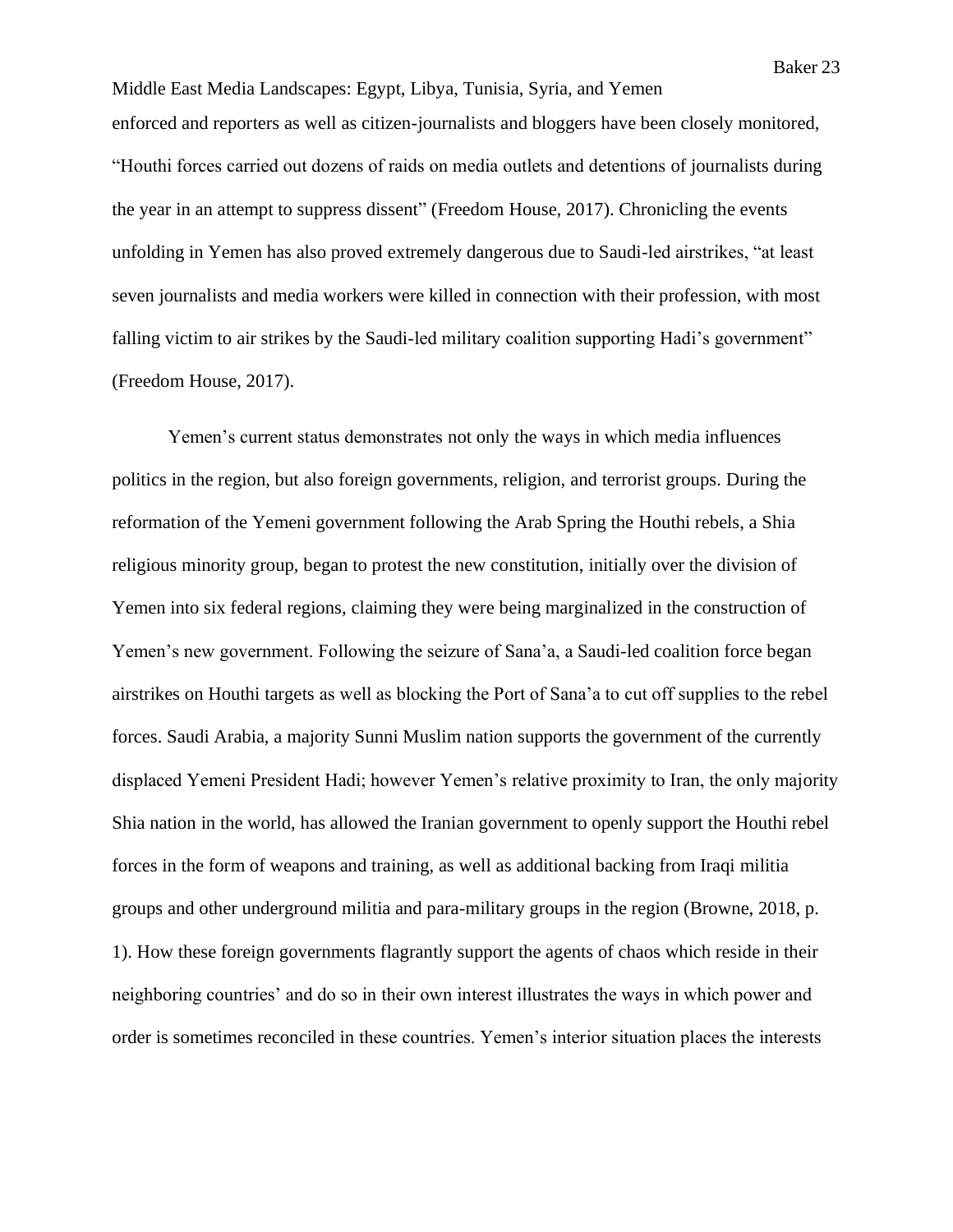Middle East Media Landscapes: Egypt, Libya, Tunisia, Syria, and Yemen and well-being of its citizens below that of international governments and religious groups who have taken advantage of the disorder caused by the countries' civil war.

#### **Discussion**

Accounting for the various aspects of how the contemporary media landscapes of Egypt, Tunisia, Libya, Syria, and Yemen have come into their current form the next step for communication research to propose would be solutions to these issues. It is also important to recognize that as these nations will continue to move forward in terms of access to technology and the internet, despite their governments efforts to prevent that. Egypt, Libya, Syria, Tunisia, and Yemen are nations which already have relatively fragile informational infrastructures, with the national government possessing most if not all of the power in terms of access and control. With this in mind it is also important to highlight the link between how social media and technology has become an important part of civil demonstrations and revolutionary groups, "the link between dissent by technology and dissent in the streets is growing stronger. The fact that ordinary citizens can get, and share information instantaneously not only provides them with the tools to resist authority and evade arrest; it also delegitimizes that authority on practical and philosophical levels. Controlling information, after all, is one of the most important ways a state wields its power (Schiffrin & Kircher-Allen 2012, p. 239)". Regionally, internet penetration rates have tripled in the last 8 years (Kader, 2017) and Egypt, Libya, Syria, Tunisia, and Yemen have all experienced growth in this area to at least some extent. Keeping these factors in mind it is important to apply the lessons regarding social media and information sharing that have already been learned in other parts of the world where free speech online has been practiced for much longer.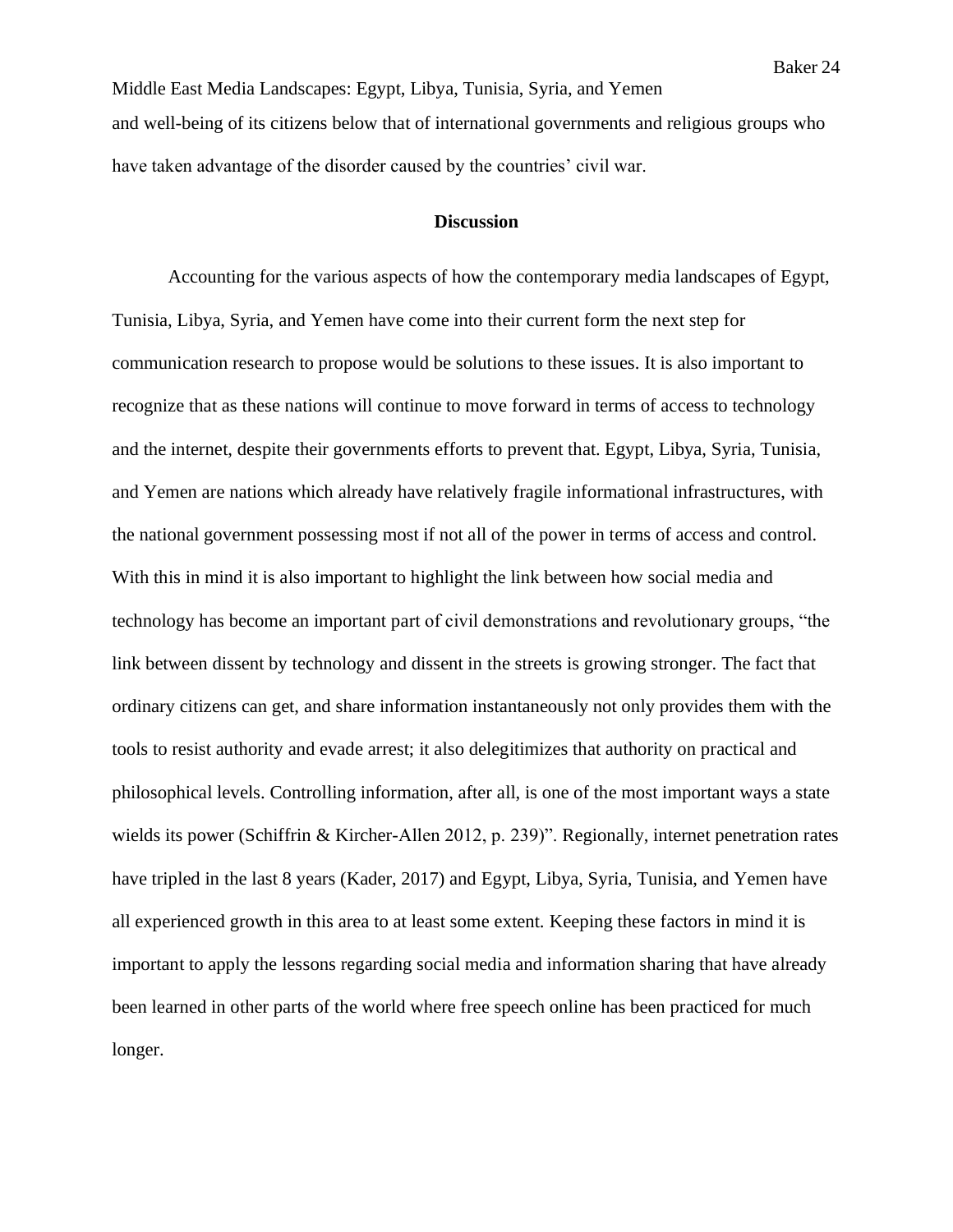As these nations progress it is important to examine the issues which perpetuate throughout government and regime changes, and as the citizens of these countries attempt to move into more democratic systems of government understanding the culture and societal norms which influence the way these societies come to some form of consensus. Tangible help such as media education, journalistic training, increased contact with civil liberty groups, and continued international aide are all important to further media in these countries. But within the framework of Encompassment theory the issues which prevent media in Egypt, Libya, Tunisia, Syria, and Yemen from advancing can be further explained and supplement the data gathered through the initial media research.

## **Continuous Influence of Dictators**

Numerous factors influenced the Arab Spring protests but at their base was an immense dissatisfaction with the governments of each nation, with each nation being run by a strong, charismatic, and long-term leader such as President Mubarak in Egypt who had been in power for 30 years at the time of the Arab Spring and President Muammar Gaddafi in Libya who had been in power for 42 years. Men such as these rose to power and managed stayed in power for decades despite being generally unpopular with large portions of their population for reasons such as religious discrimination or running openly corrupt and inefficient governments. Dictators such as Gaddafi, Saddam Hussein in Iraq, or more presently Syrian President Bashar Al-Assad and President El-Sisi in Egypt seem to appear continuously in this part of the world, and during their rule these men are in charge of controlling the media of their nations.

While communications research does not typically account for anthropological or sociological factors, through Encompassment theory these factors can be used and applied to examine their impact on media and communications. Dictators come to power in nations such as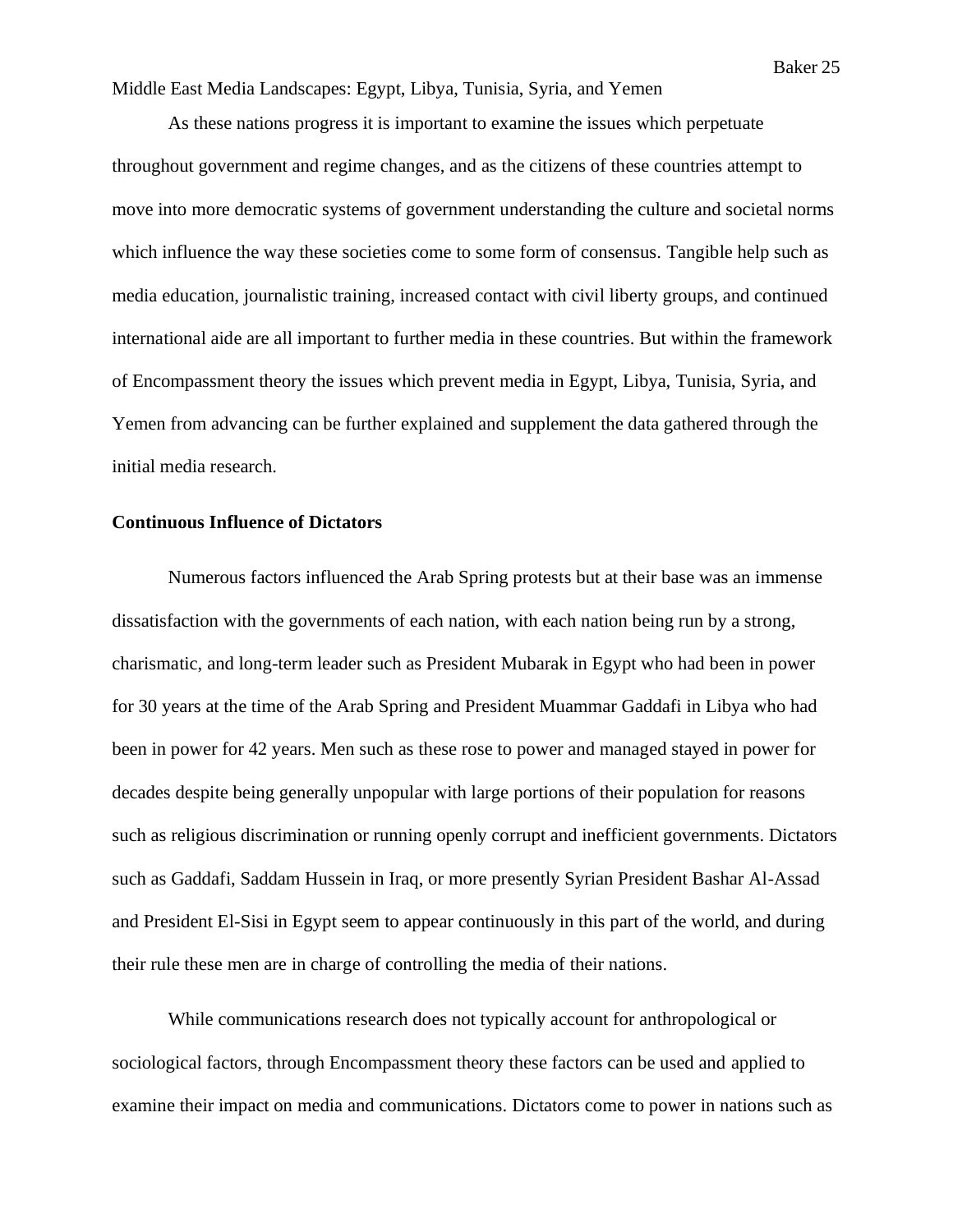Middle East Media Landscapes: Egypt, Libya, Tunisia, Syria, and Yemen these because of the region's proclivity towards strong leaders, but the roots of the Middle East as an egalitarian society sets up leaders for failure due to the inherent pride and independence that Arabs possess.

Anthropologist Charles Lindholm discusses the early life of Bedouin camel herders and how their history and value system was used as a way to unite and empower members of developing nations as many Middle Eastern countries took form following the end of colonialism in the region (Lindholm 2002 p. 19 ). He stresses the ways that egalitarianism became an integral aspect of life for nomadic people who lived in small familial units, possessed little in the ways of material possessions, and lived their whole lives harsh and unforgiving terrain, "the moral values of these nomads can be, in some measure, correlated with the ecological conditions they face. The vaunted courage and love of personal independence found among camel herders are a consequence of their need to range widely during the winter to take advantage of scattered rainfall and pasturage" (Lindholm, 2002 p. 19). The lives of the camel herders has become romanticized by popular culture and this way of life is now only lived by a minority in the region, however the personal independence and equality that originated in the small familial life of nomadic Bedouin tribes has become a fundamental bedrock of the value system in this region and set the stage for the relationship between the ruling class and the public, "the state could not simply assert sacred legitimacy for itself, but had to appeal to the values of free communities for validation, offering in return legal codes defining the rights of the people and the obligations of the government to its citizens…such concepts as "freedom, equity, and justice" are the legacy of this social balance of forces—and the West, no less than the Middle East, is in dept to this ancient heritage for our central values (Lindholm, 2002 p. 48)." As a result of possessing an inherent sense of equality and independence, inefficient, weak, or unpopular leaders are ousted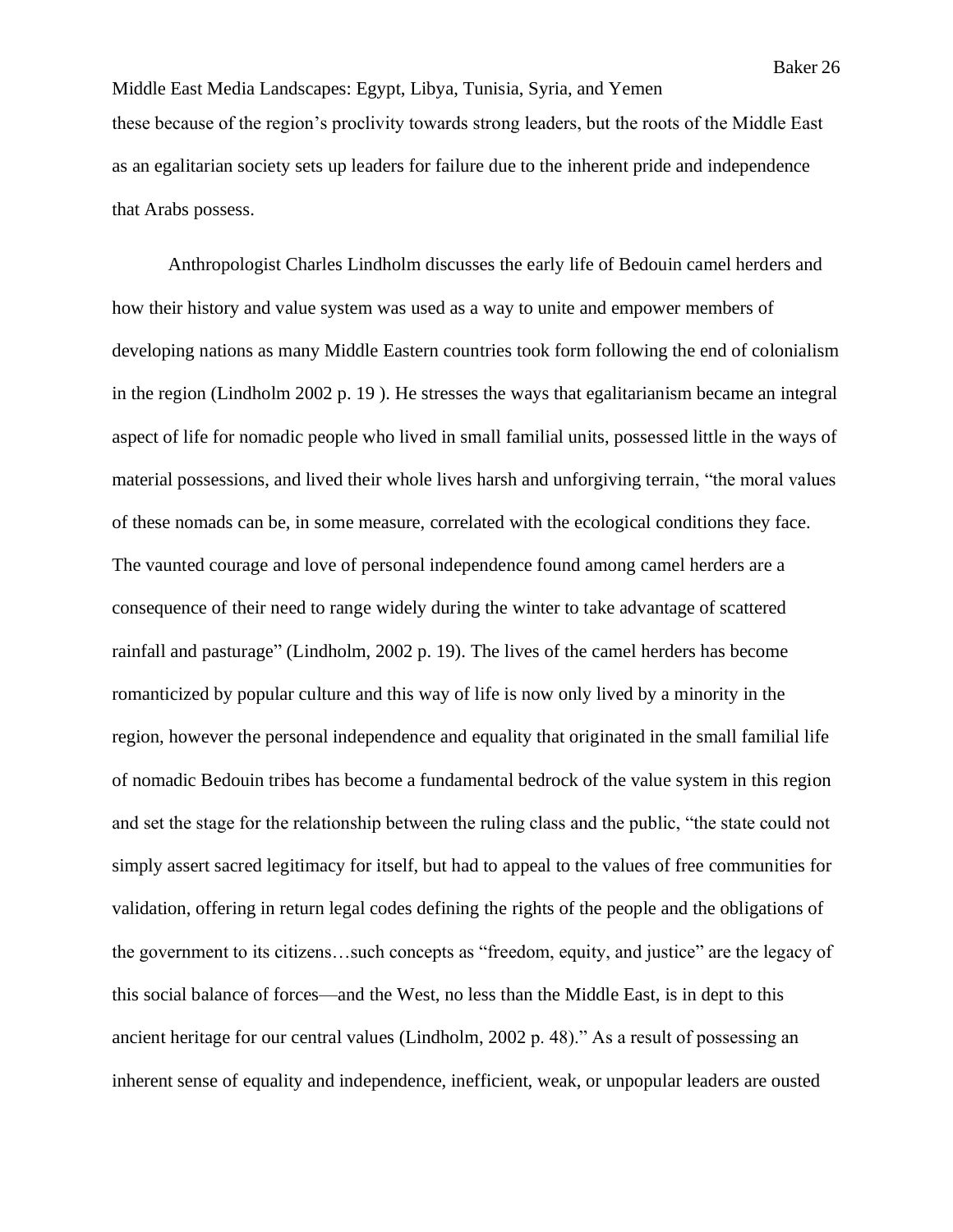Middle East Media Landscapes: Egypt, Libya, Tunisia, Syria, and Yemen or removed quickly because the people demand strength rather than innovation or progress, and leaders who possess strength, ruthlessness, and political cunning are able to make their regime last through decades by strict authoritarian governance.

However, in the age of social media the publicized ousting of so many leaders during the Arab Spring, particularly the bloody footage released following the death of Gaddafi at the hands of his own people, showed that the longevity of authoritarian rule is demonstrably shorter during the digital age. Regimes such as the aforementioned Mubarak and Gaddafi regimes were brought down in a matter of weeks after the momentum of the Arab Spring protests were brought into full effect. With the advent of social media expanding the worldview of many citizens the impetus for increased civil liberties and personal freedoms are likely to increase as internet penetration rates rise and more citizens of Egypt, Libya, Tunisia, Syria, and Yemen gain internet access. This increase in access requires attention as well, as the advent of new technology brings on new challenges to its users as well as the societies which embrace them.

#### **Media Literacy**

Practical media literacy will become a critical tool for new internet subscribers in the countries of Egypt, Libya, Tunisia, Syria, and Yemen, as first-time users begin to sift through the potentially infinite amount of information that has just become available to them. As the internet penetration rates in these countries continue to grow, more and more users will be accessing information and making connections at extremely high rates. This growing consumer base has attracted companies such as Facebook to help build and operate Wi-Fi hotspots in remote regions of the world to help facilitate access (Castillo, 2018). However, Facebook has begun to be problematic in the informational and factual world.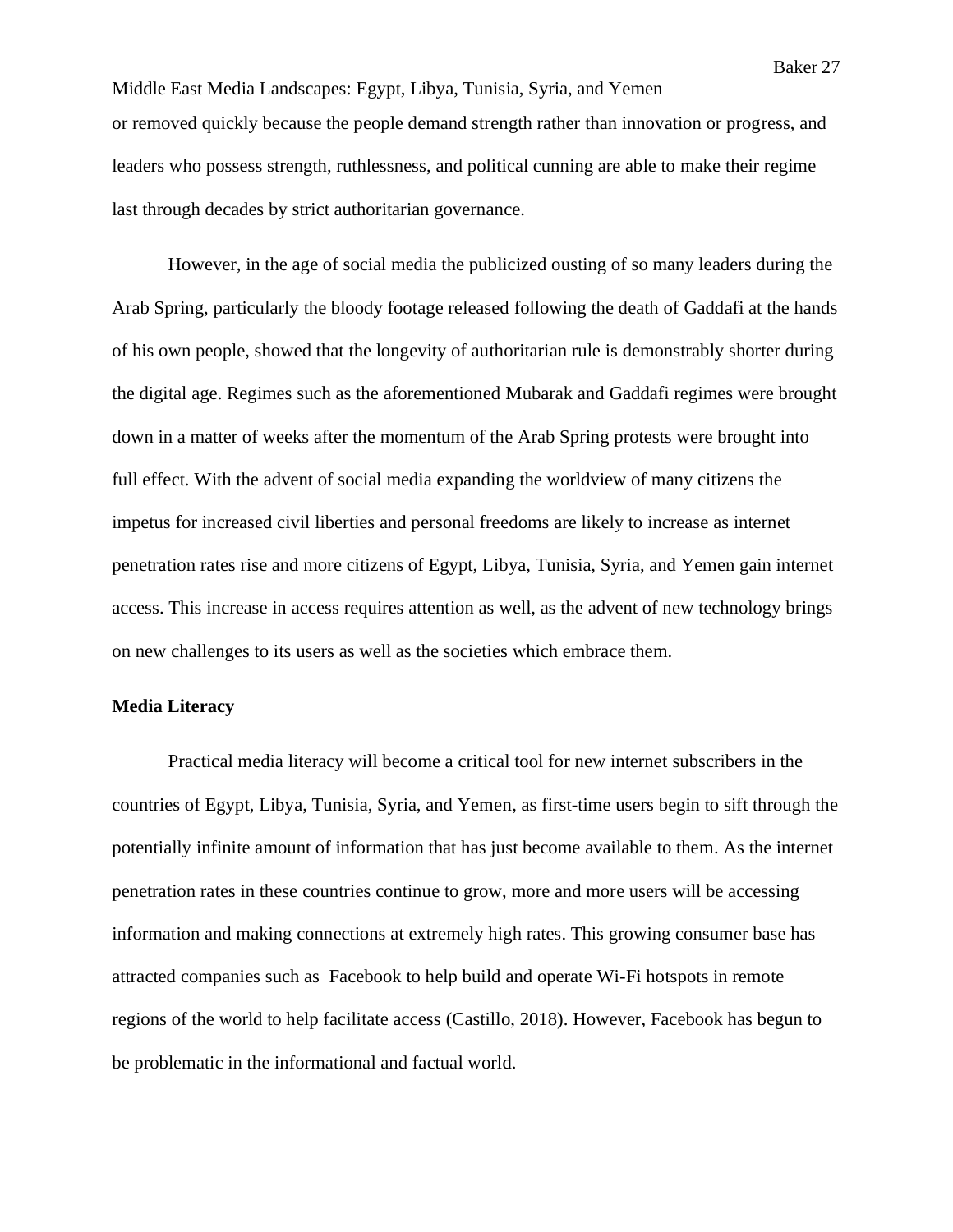As was evident with the Russian Facebook misinformation campaigns which impacted the 2016 United States Presidential Election, and in Sri Lanka which is experiencing violence in some parts of the country due to misinformation found on Facebook (De Sayrah, 2018 p. 1), it is extremely important for information to be properly vetted, researched, edited, and checked by professionals before being consumed by the public, or public awareness of these same skills. Unfortunately, this sort of skillset is not likely to be provided by the governments of these nations as it would be counterintuitive to their organizational goals. This is apparent in the placement of leaders in the fields of communication and information within these countries. In terms of the type of leaders who typically run these countries, "this is a region where the respect a leader garners is based on toughness, not innovation. Where compromise is equated with weakness. With few exceptions, nice guys don't make it to the top, and if they do and if they want to stay there they have to remold their image by creating what is often a mythology of stern rigidity and omniscient authority" (Al-Obaidi, 2007, p. 29). Conversely, those within administrations who are assigned to media or informational posts, "one unique characteristic of the men who are appointed as ministers of information and culture is that they are weak, with no vision or new initiatives, and have no power to risk any new ideas. Their daily business is to convey to the people of their country the glory of the leadership and the outstanding national achievements" (Al-Obaidi, 2007 p. 29). Therefore, the goal of making the population media literate falls to non-government organizations, international efforts, and the citizens of these countries themselves.

Media literacy remains an important goal for these nations and the region as a whole, "in November 2013 and February 2014, the United Nations Alliance of Civilizations (UNAOC) organized two workshops on Media and Information Literacy (MIL) for educators in Cairo,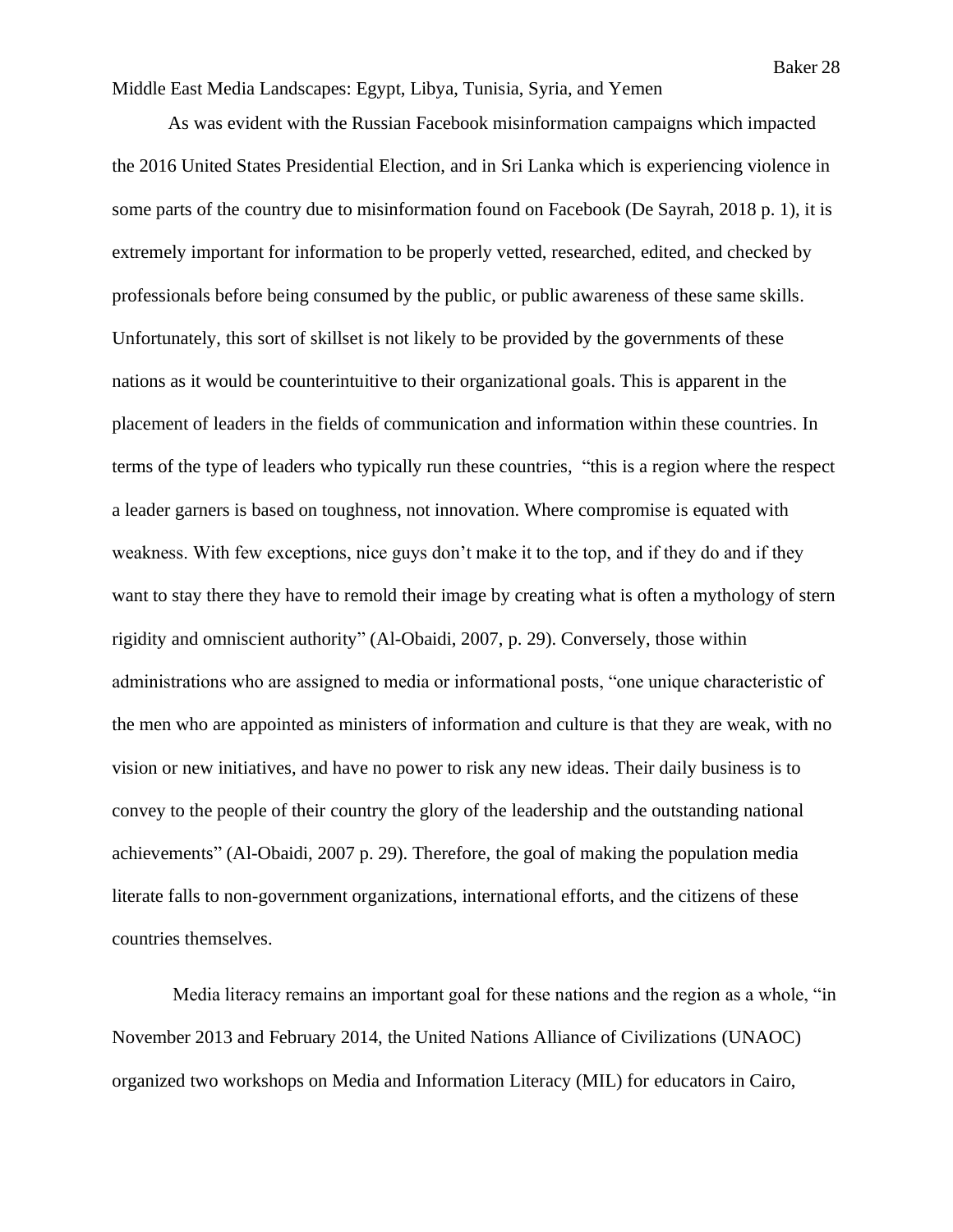Middle East Media Landscapes: Egypt, Libya, Tunisia, Syria, and Yemen Egypt, and Fez, Morocco (Torrent, 2016 p. 49)". Continual efforts to improve the working conditions of these country's journalists and media workers is also needed; organizations such as Reporters Without Borders work in conjunction with local news outlets to provide education and service, while other's such as Amnesty International work to free those journalists and bloggers who have already been arrested or fallen victim to the authoritarian regimes of their country but progress is slow when dealing with the oppositional nature of these countries governments.

#### **Protocol for Youth Engagement through Social Media**

In Egypt, Tunisia, Syria, Yemen, and Libya the majority of the population is demographically young, between the ages of 15-54, and as was demonstrated in the Arab Spring, very knowledgeable with new technologies and using them to mobilize large numbers of people in a very short amount of time. One of the main issues being addressed during the Arab Spring was the high unemployment rate According to the International Labour Organization, "With respect to the employment situation, the extremely high youth unemployment rates in the region averaging more than 23 per cent, adding that for young women, the average unemployment rate of 31.5 percent is even worse – besides the fact that their labour market participation is already much lower than anywhere else in the world" (Schmidt, 2018 p. 1). When a population of unemployed young people, a large number of whom are connected via the internet, are allowed to express themselves and organize freely that is the type of environment that allows for events such as the Arab Spring. Unemployment equals free time, which can be spent on revolutionary or counter-government activities, however with control of the internet and complete blocking and access power, the governments of Egypt, Syria, Tunisia, Libya, and Yemen have the ability to cut off access at their discretion. Mubarak's Egyptian government attempted this amidst active protesting during the Arab Spring, the result being increased interpersonal connectivity among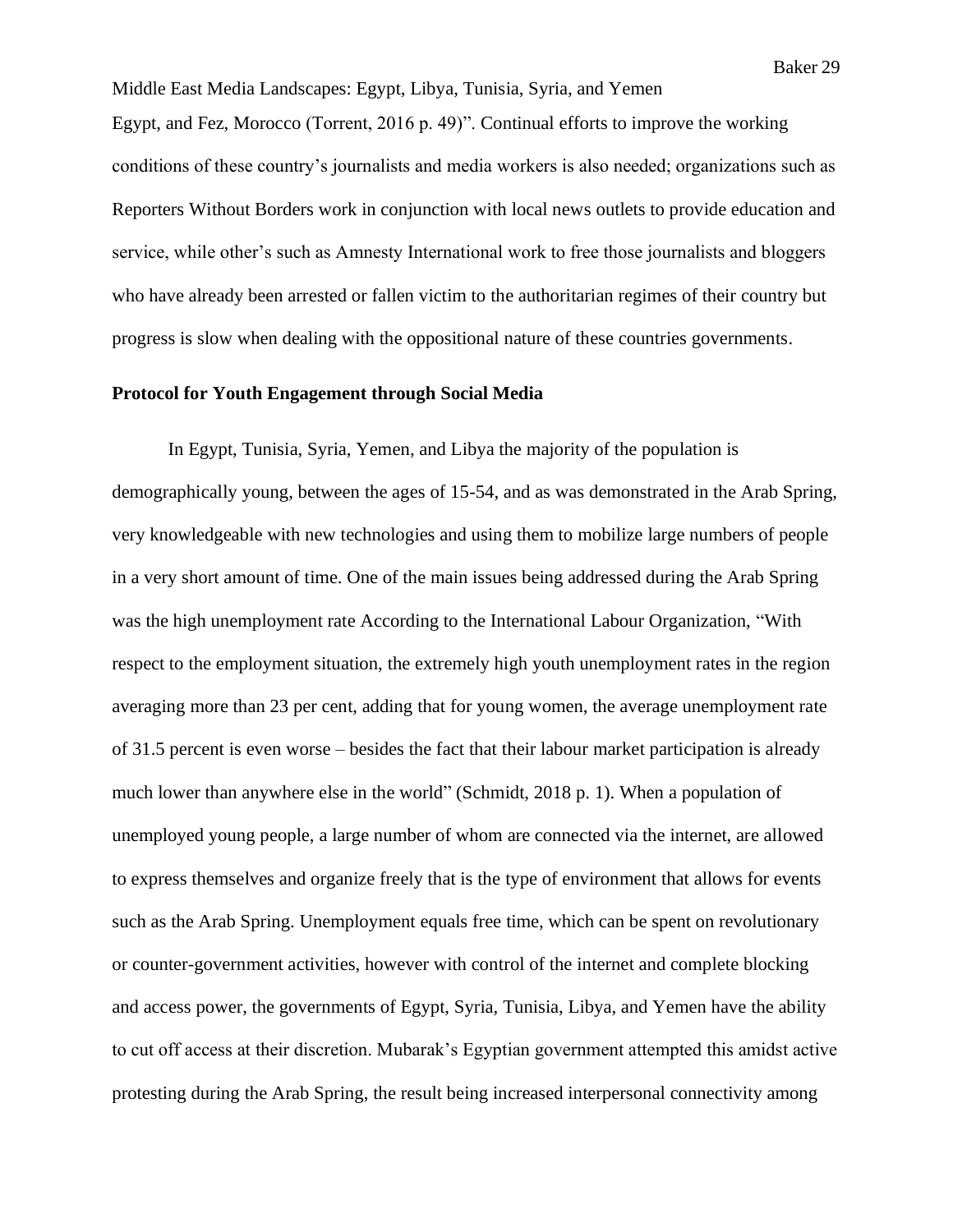Middle East Media Landscapes: Egypt, Libya, Tunisia, Syria, and Yemen middle-class Egyptians and a motivating factor for previously politically unengaged Egyptians. As a result, the governments have since learned that complete restriction is a viable but not ideal option and have begun chipping away at internet freedom and free speech in the ways mentioned prior.

Therefore, it is imperative that while access to social media sites have not been blocked by these governments, or in the cases of Syria and Yemen, rebel and terrorist groups; a concentrated effort on youth engagement through social media between activist groups, bloggers, citizen/professional journalists, media professionals, educators, and public servants should be implemented to help establish a more global online community with the purpose of promoting connectivity and outreach between these groups of people. Civil liberty groups in the United States such as the ACLU, the NAACP, and the American Center for Law & Justice, are an integral part of monitoring government activities and ensuring federal laws are not violated or abused and their cooperation with outreach through social media would be just one example of how social media can promote youth engagement.

International organizations have noted that the post-Arab Spring state of the region has overall left it more permeable to aid as well as education and international cooperation, "a new era of increased openness has prompted OHCHR to adapt its work in the Middle East and North Africa (MENA) region, in view of opportunities and challenges to promote and protect human rights. A lack of freedoms, social justice and democratic participation has been central to the uprisings witnessed since late 2010" (United Nations Human Rights Office of the High Commissioner, 2016 p. 1). By adapting to the new ways that people are engaging with each other and optimizing the technologies that are already being adopted in these countries it is possible to establish a network of organizations within and outside of these countries. By establishing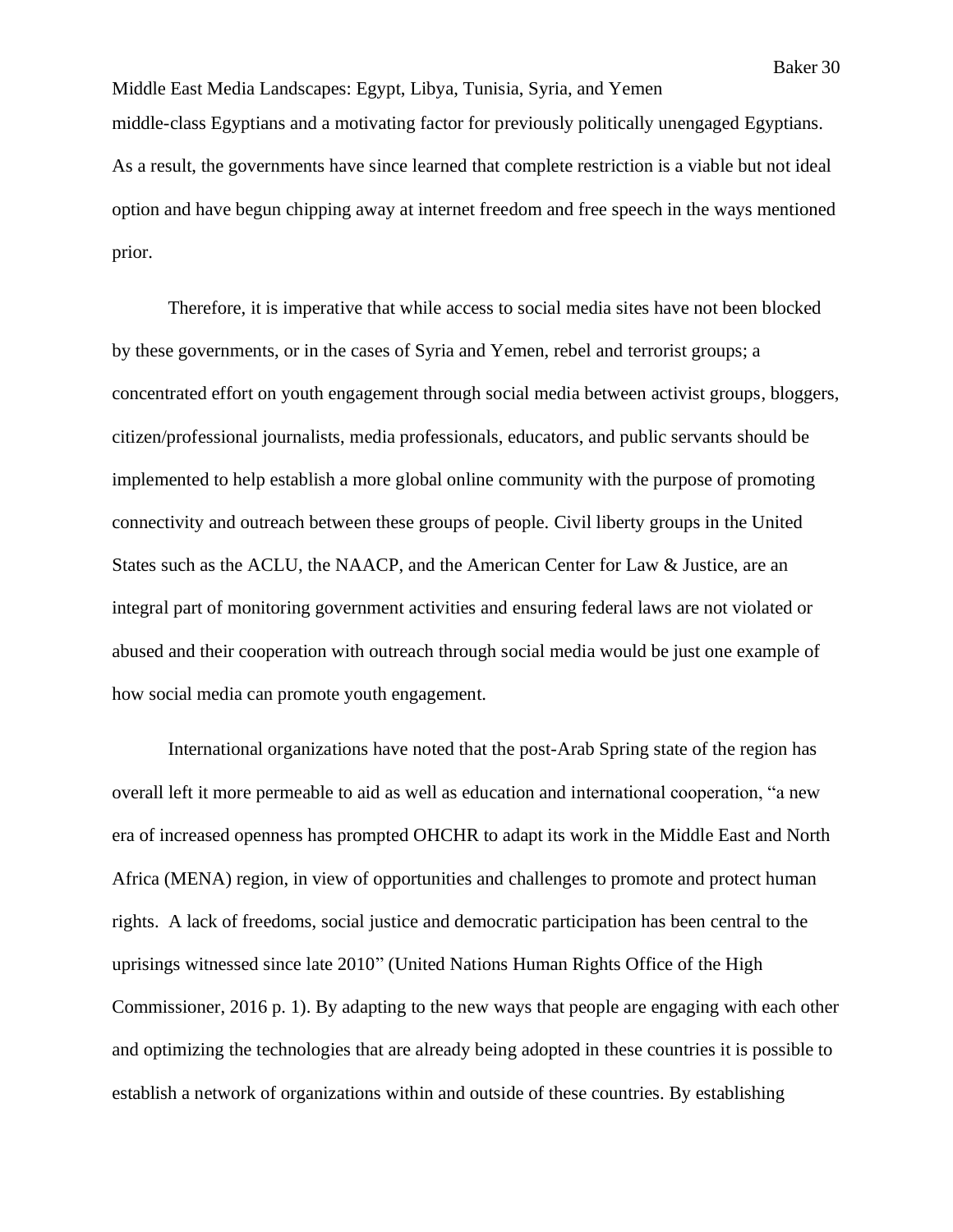Middle East Media Landscapes: Egypt, Libya, Tunisia, Syria, and Yemen connections with groups outside of their region the same activists, bloggers, and protestors who started the Arab Spring will be able to further improve their governments as well as promote technological education and advancement in their region.

#### **Global Perspective on Free Speech**

One of the most critical aspects to the success of the Arab Spring was the open communication which was facilitated online through social media. As a result, the governments of Egypt, Libya, Tunisia, Syria, and Yemen have taken to targeting sites like Twitter, Facebook, Skype, and YouTube as a means of oppressing free speech and preventing further protests. This tactic shines a light on social media as an important bastion for free speech, particularly in the face of authoritarian governments, but also as a way for the people of the Arab world to ensure their own independence and free speech in the face of globalized interests, "the masses involved in the Arab revolts are right to demand that their economic plight be addressed, being as they are at the receiving end of the ravages of a militantly globalizing neoliberalism. Leading Arab intellectuals are warning that US imperial domination will either helped beleaguered Arab leaders suppress the uprisings or else will 'support' the Arab Spring in order to keep Arab nations in line with the priorities of neoliberal economics" (Dabashi, 2012 p. 61).

Due to the Middle East's location in regard to a large portion of the world's oil reserves, global interests have been miring progress in this region for decades, "two vast and competing empires—the Soviet and the American—contested each other's domination around the globe during the Cold War period, which included the control of oil and the strategic map of what both parties called 'the Middle East.' The lived experiences of people struggling against domestic tyranny and foreign domination alike, however, taught them the hollowness of this particular geopolitical designation: for they didn't feel they were in the middle of anything" (Dabashi, p.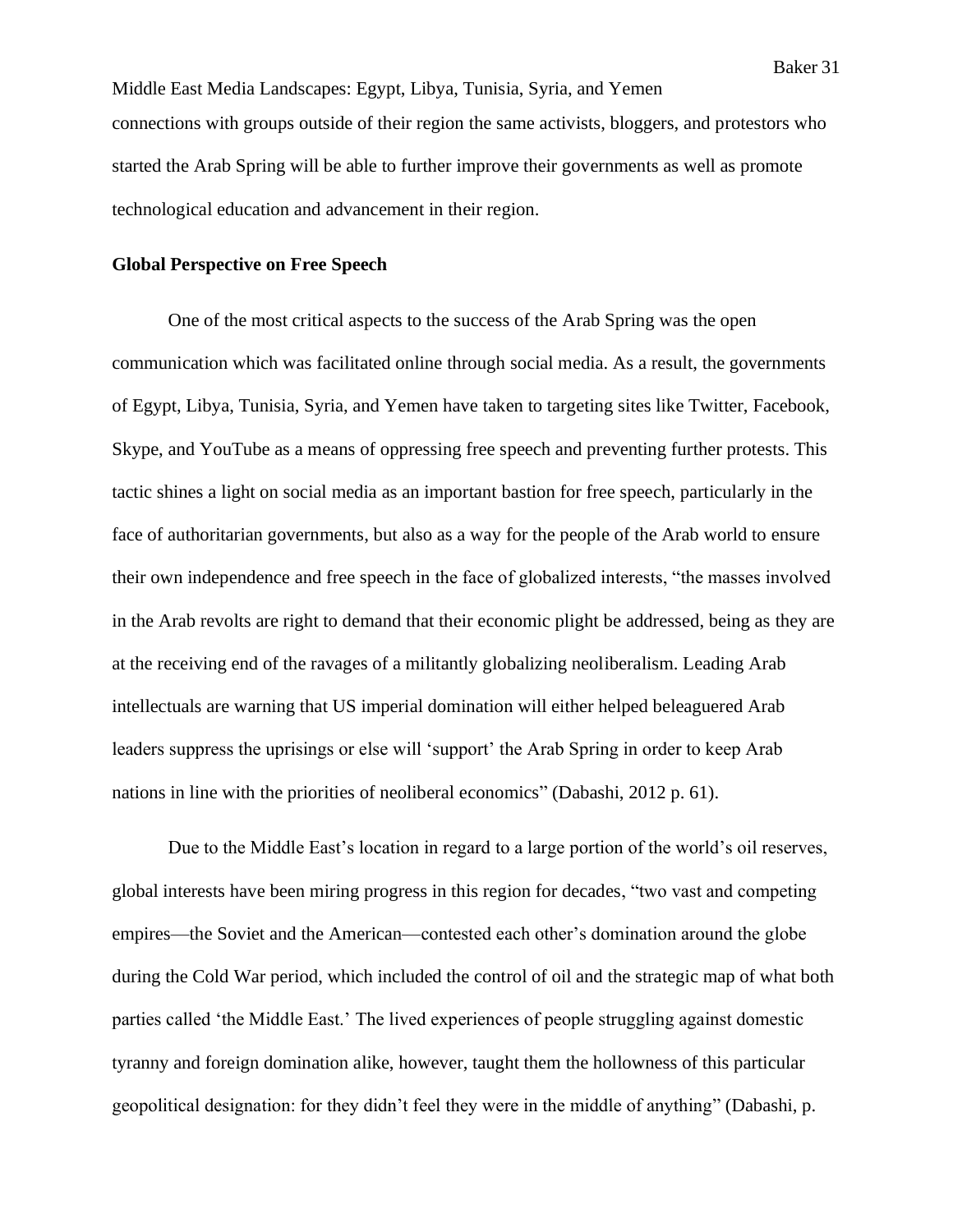Middle East Media Landscapes: Egypt, Libya, Tunisia, Syria, and Yemen 237). Contestation for the region's natural resources has left many inhabitants impoverished, unemployed, starving, or they have fled their countries as refugees such as in Syria and Yemen.

Social media has offered free speech in this region a new chance by helping the citizens of Egypt, Libya, Tunisia, Syria, and Yemen continue to communicate and remain politically active and engaged within their nations. As the blocking and total removal of social media has already been proven a poor tactic by Mubarak's former government in Egypt, the tactics discussed previously in this paper such as arresting journalists and bloggers for slandering the government or enacting anti-protest laws have become the preferred strategy. How swiftly governments are reacting towards social media shows how effective the organizational and communicative powers of social media sites are, and how important they are to the causes of civil liberty and social reform.

What social media; as well as the internet, satellite television, and traditional news outlets also offer to the citizens of these countries is a look at the rest of the world and that an improved living standard and better form of government is possible. Such as in Syria, which to many initially seemed like the last country primed for a civil war, "maybe it was the satellite TV that began to beam into people's homes in the early 2000's…The internet definitely played a role, connecting dissidents in the huge Syrian diaspora with free thinkers in the country. Or it could have been the rapid economic liberalization that Bashar Al-Assad promoted, which some said introduced a new inequality and the experience of serious poverty. Probably, as in so many Arab countries, the revolution had to do with the dignity and pride, for Syrians certainly love their country" (Schiffrin & Kircher-Allen 2012, p. 70). Social media perpetuates the idea of the 'global village,' first introduced by Marshall McLuhan, which predicted that through the internet societies will be connected by a global electronic 'nervous system' which connects and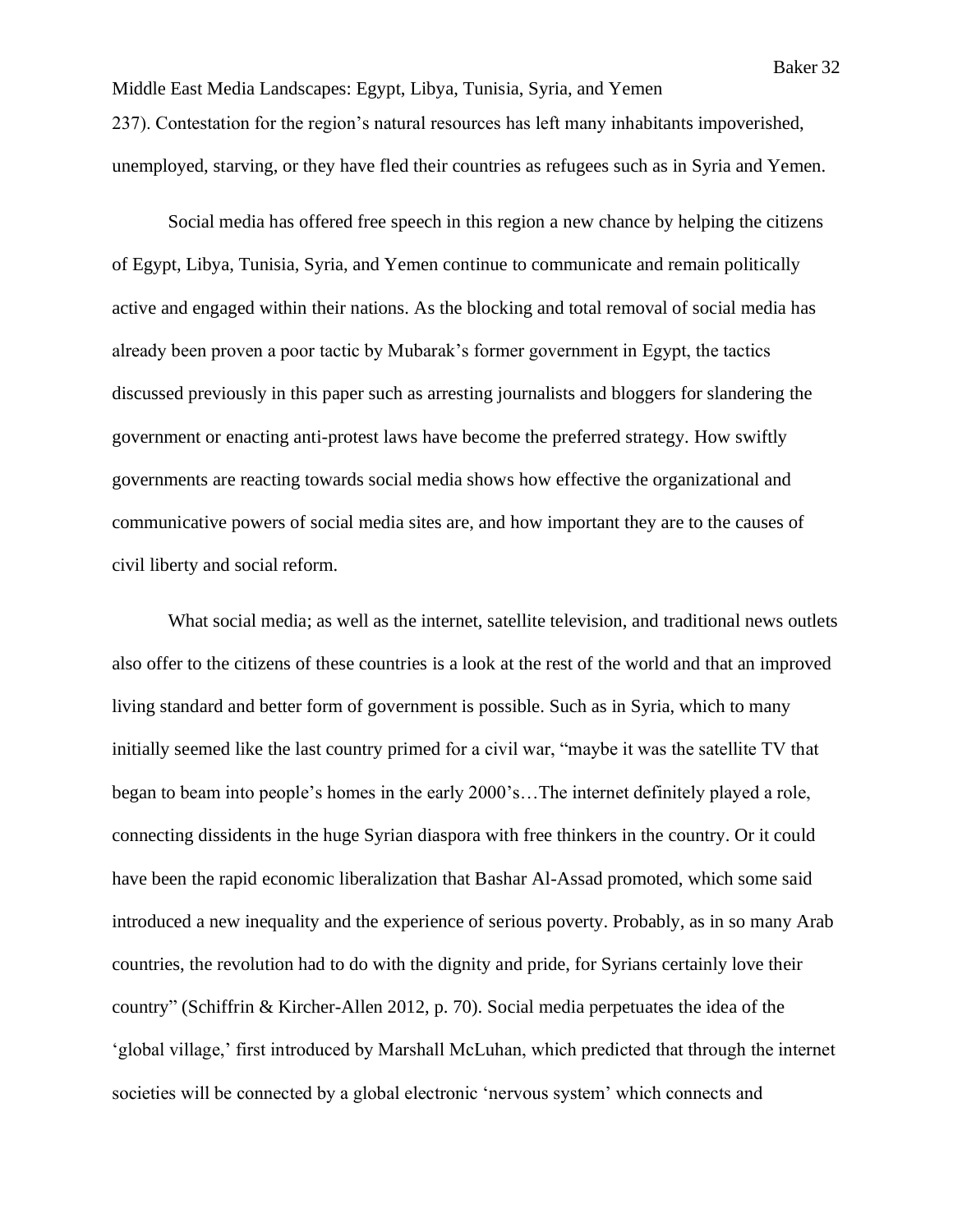Middle East Media Landscapes: Egypt, Libya, Tunisia, Syria, and Yemen integrates people across the globe. As people become more connected and their ability to communicate improves, authoritarian governments face an extremely daunting challenge if they hope to stifle future protests.

In terms of internet censorship and content blocking, the North Korean government has been taking drastic measures to limit its citizens access to the internet since the North Korean government began using the internet in 2001. As the North Korean government controls all ISP's and subsequently all internet access, they have complete control over the internet in their country and access is highly restricted to government officials or visiting tourists who have to pay a high rate for limited access through the company Koryolink (Warf 2013, p. 109). North Korea's government, culture, and economy differ drastically from that of Egypt, Tunisia, Syria, Libya, and Yemen which makes the task of controlling the internet in North Korea more feasible. However, what is important to emphasize is the extreme measures the North Korean government has gone to in order to control the flow of information in their country. Controlling information is an integral part of operating a successful authoritarian government, infamous Nazi propaganda strategist, and film maker Joseph Goebbels used Germany's press as a way to manipulate public opinion before and during World War II, "Think of the press as a great keyboard on which the government can play" (Goebbels, n.d.), and today North Korean news and statistics are blatantly manipulated to make the countries economic and political status seem elevated for the benefit of the countries leader Kim Jong-Un.

As a result of the intrusiveness of authoritarian governments citizens take it upon themselves to guard against potential arrest or jail time. Many journalists, activists, bloggers, etc., in Egypt, Libya, Tunisia, Syria, and Yemen have begun self-censorsing as a preventative measure to protect themselves from arrest at the hands of their own governments. By knowing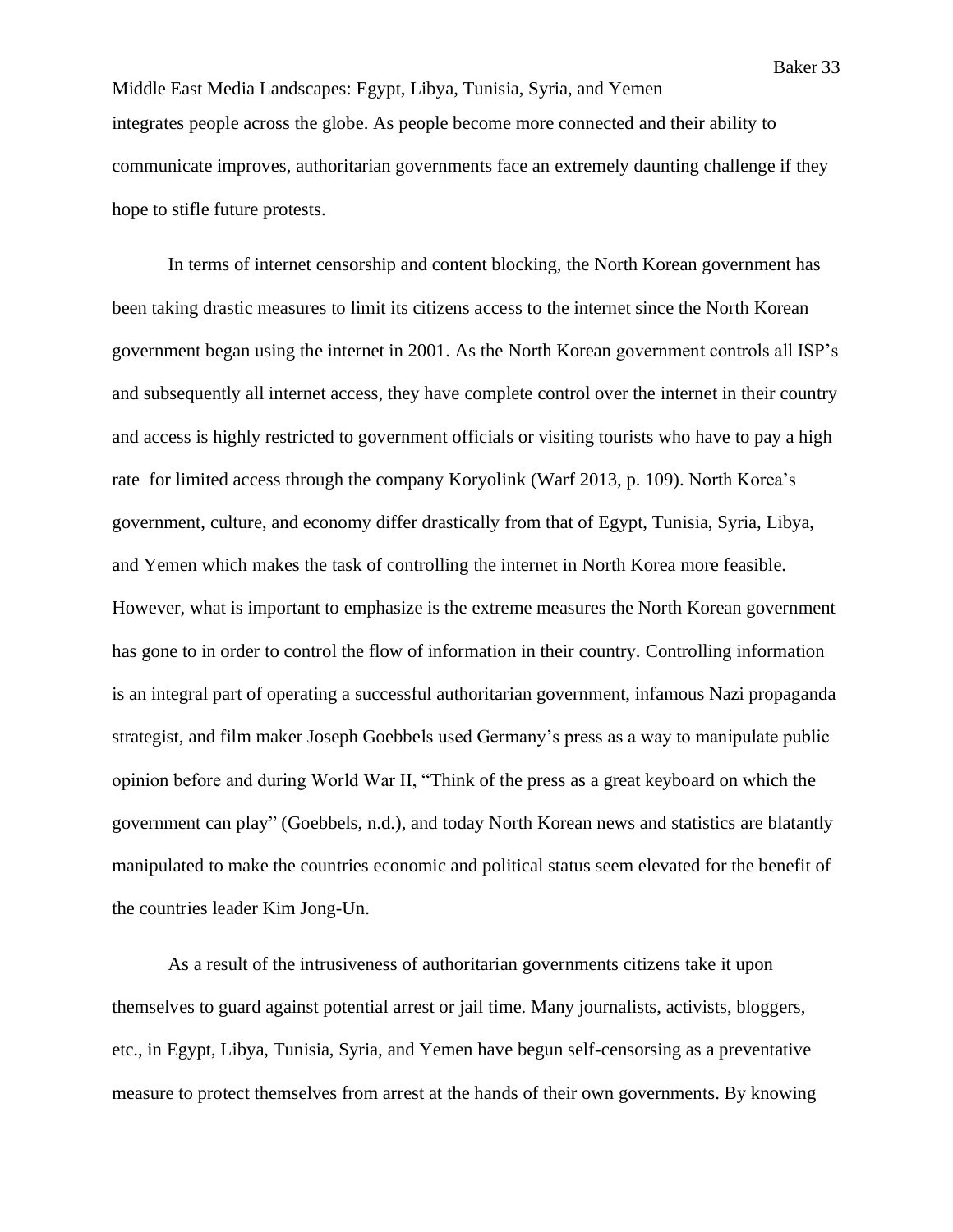Middle East Media Landscapes: Egypt, Libya, Tunisia, Syria, and Yemen what is likely to get them into trouble with their respective governments these people outright avoid certain topics such as being critical of the government and its policies, economic setbacks, losses against rebel/terrorist groups, or other areas that make the government look negative. However, these are the topics which are the most important for a countries media to be covering; without a balanced media with protected free speech to report on a government, and ultimately a nations, successes and failures the public is unaware of what is really going on outside of their immediate personal-life. By keeping the public poorly informed authoritarian governments hold an advantage over their own citizens by knowing what is actually taking place in the world and having contextual knowledge of real-time events.

Around the world the concept of free speech can mean different things depending on where it is being practiced and in Egypt, Libya, Tunisia, Syria, and Yemen the practice and ideology of free speech is being perpetuated through social media. Extremely strong public sentiments prevent the governments of these countries from blatantly blocking and restricting access to all social media sites. As a result, the practices of arresting individuals based on antiprotest, anti-cybercrime, etc. legislation, has increased which shows that governments are keenly aware of social media's capabilities in promoting free speech and are actively passing regulation to promote fear of being arrested and encourage self-censorship. Globally other nations such as China, North Korea, and Russia have taken steps to more closely monitor the activities of journalists, activists, bloggers, dissidents, etc. and suppress free speech especially when it concerns governmental matters. In a country the media, the press, the fourth estate, whatever its title, is directly intertwined in the activities of the government; framing, monitoring, and contextualizing a government and its policies while remaining a separate institute for the benefit of the public. The ability for these institutes to practice free speech is an integral part for an open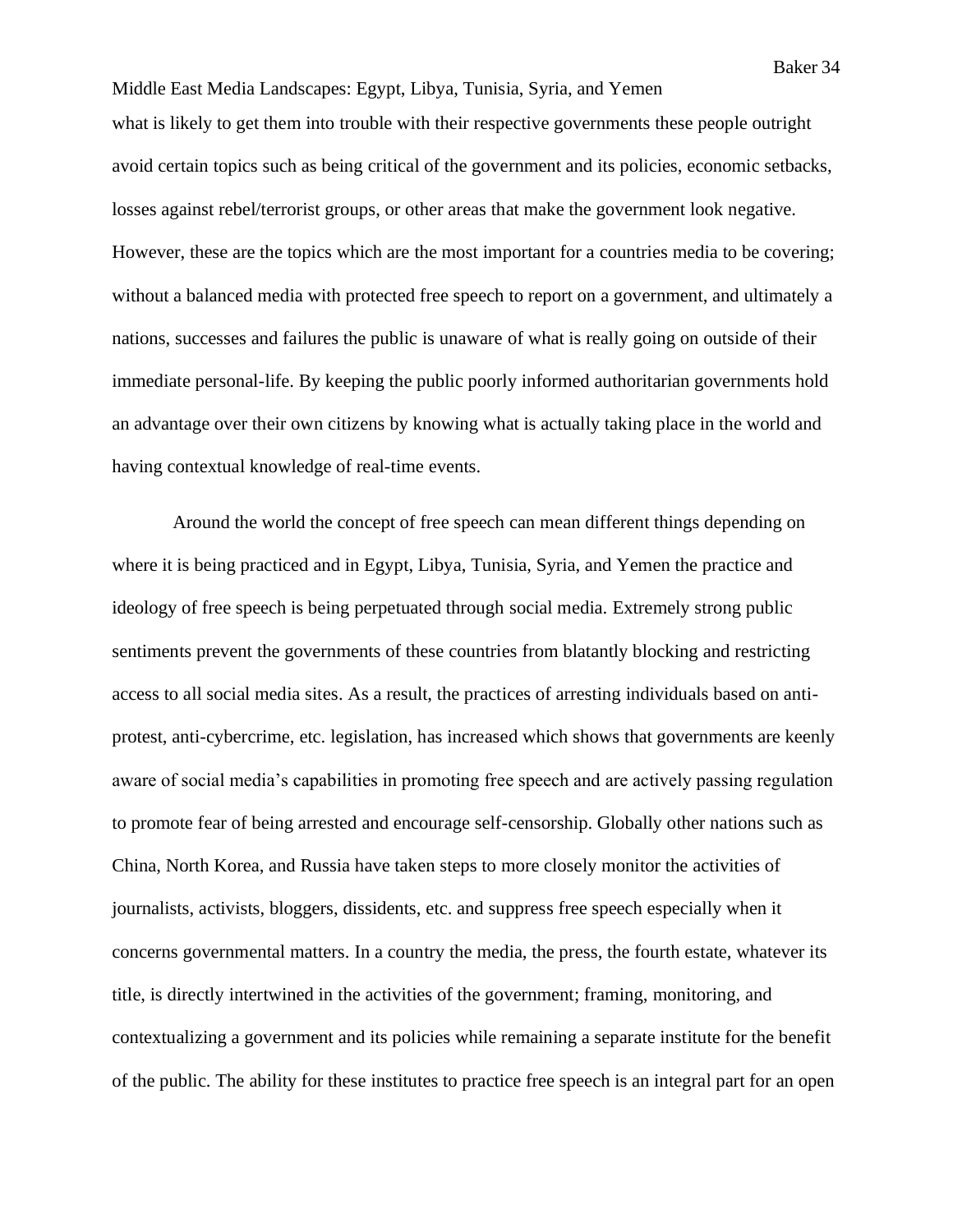Middle East Media Landscapes: Egypt, Libya, Tunisia, Syria, and Yemen and transparent government and globally free speech is considered a birthright in some countries while in others it is still a long-ways away from being practiced openly.

#### **Conclusion**

To conclude, the purpose of this research was to perform a critical analysis of the post-Arab Spring media landscape of Egypt, Tunisia, Syria, Libya, and Yemen in order to ascertain how the governments of these nations are using legislation and regulations to censor the media of their countries as well as encourage self-censorship among journalists and citizens. By examining where these countries stand in terms of their current socio-political status, internet penetration rates, youth demographics, and specific examples of regulation and legislation being used to promote media censorship, we can capture a snapshot of each nation's media landscape which can be analyzed and contextualized.

Each nation is helmed by a government which is actively seeking to move their respective nations backwards in terms of free speech, freedom of expression, and the freedom to publicly protest, all through either the rewritten constitutions or government structures initially called for by the Arab Spring protests, or through arrest/intimidation/kidnapping by either central governments or rebel and terrorist groups which hold control over parts of Syria and Yemen. Following the protests in 2011 these governments have come to understand the capabilities that the public has when given access to the internet and social media. By taking steps to restrict access to social media sites, controlling internet access, passing anti-protest and libel laws which make criticism of the government a crime, and offering little or no legal protection to journalists, the governments of Egypt, Libya, Syria, Yemen, and Tunisia are eroding the power of the media, one of the few tools citizens have to use against authoritarian governments. Media organizations stand as separate entities from the government and the public as a civil liberty group which helps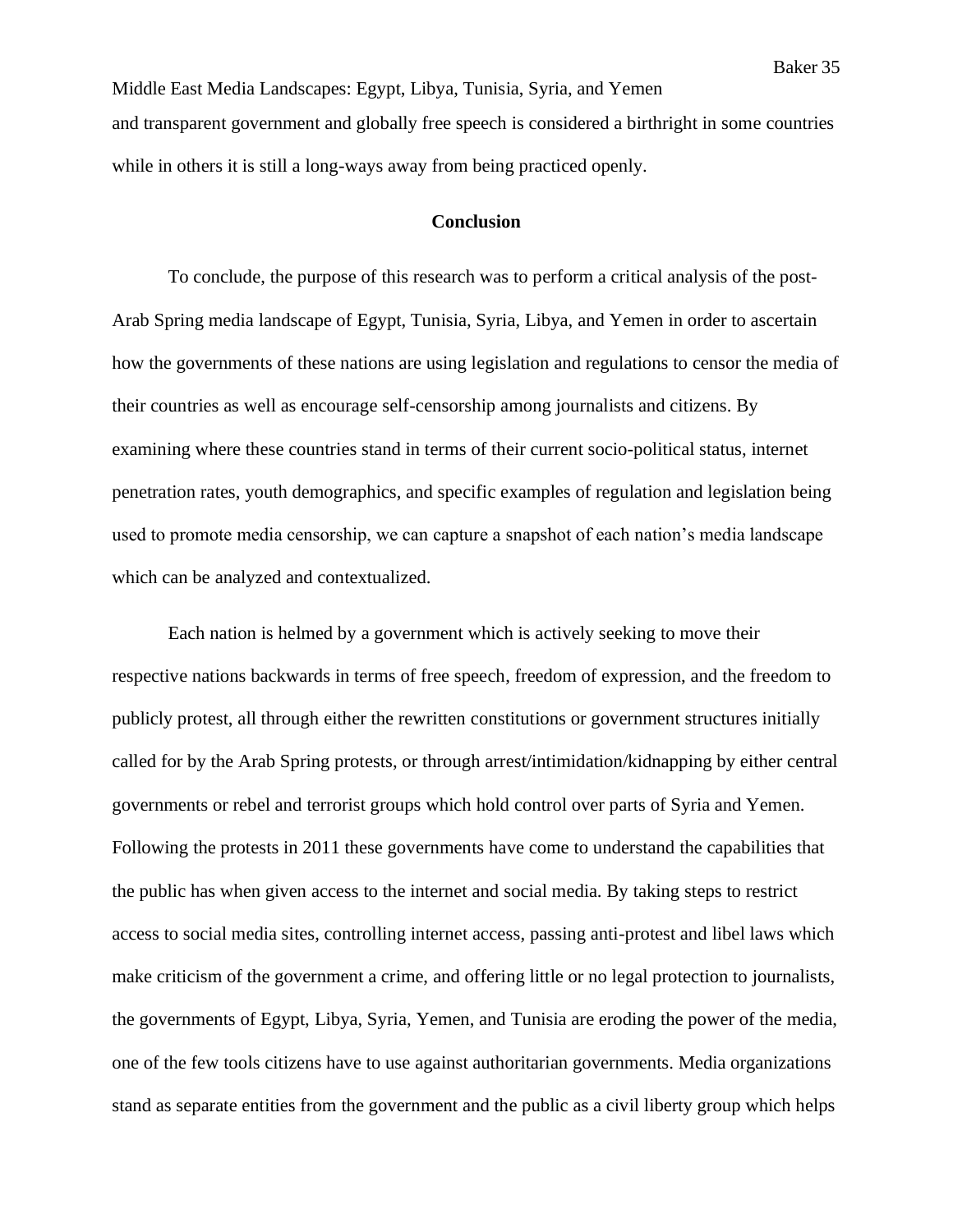Middle East Media Landscapes: Egypt, Libya, Tunisia, Syria, and Yemen monitor government activities and keep the public informed. By weakening these institutions Egyptian, Libyan, Syrian, Tunisian, and Yemeni governments are demonstrably making the effort to bring their countries back to a level of control that mirrors or even surpasses that of pre-Arab Spring times. This effort perpetuates the cycle of authoritarian leadership which has been a continuous problem for these nations, but through an international effort to continue to promote internet access, media literacy, and journalistic training in these countries it is possible to work towards a more free and open media in the Middle East.

In this research the application of a multi-faceted critical analysis has been used to frame and contextualize various aspects of the media landscapes of Egypt, Libya, Tunisia, Syria, and Yemen. By examining media and communication-related issues using an intersection of anthropology, political-science, communications, and sociology the larger topic of media censorship in the Middle East can be understood more completely. While pulling information from various sources and academic fields may seem contradictory to researching and understanding media and communication, how information is shared within a particular culture can have an impact on that cultures relations with the rest of the world and needs a multidimensional approach to fully understand it. As media become a more integral part of people's daily lives and access to the internet expands across the globe the need for a more comprehensive theory to conduct research through will allow for a deeper understanding of media as it is changing rather than after it has already changed.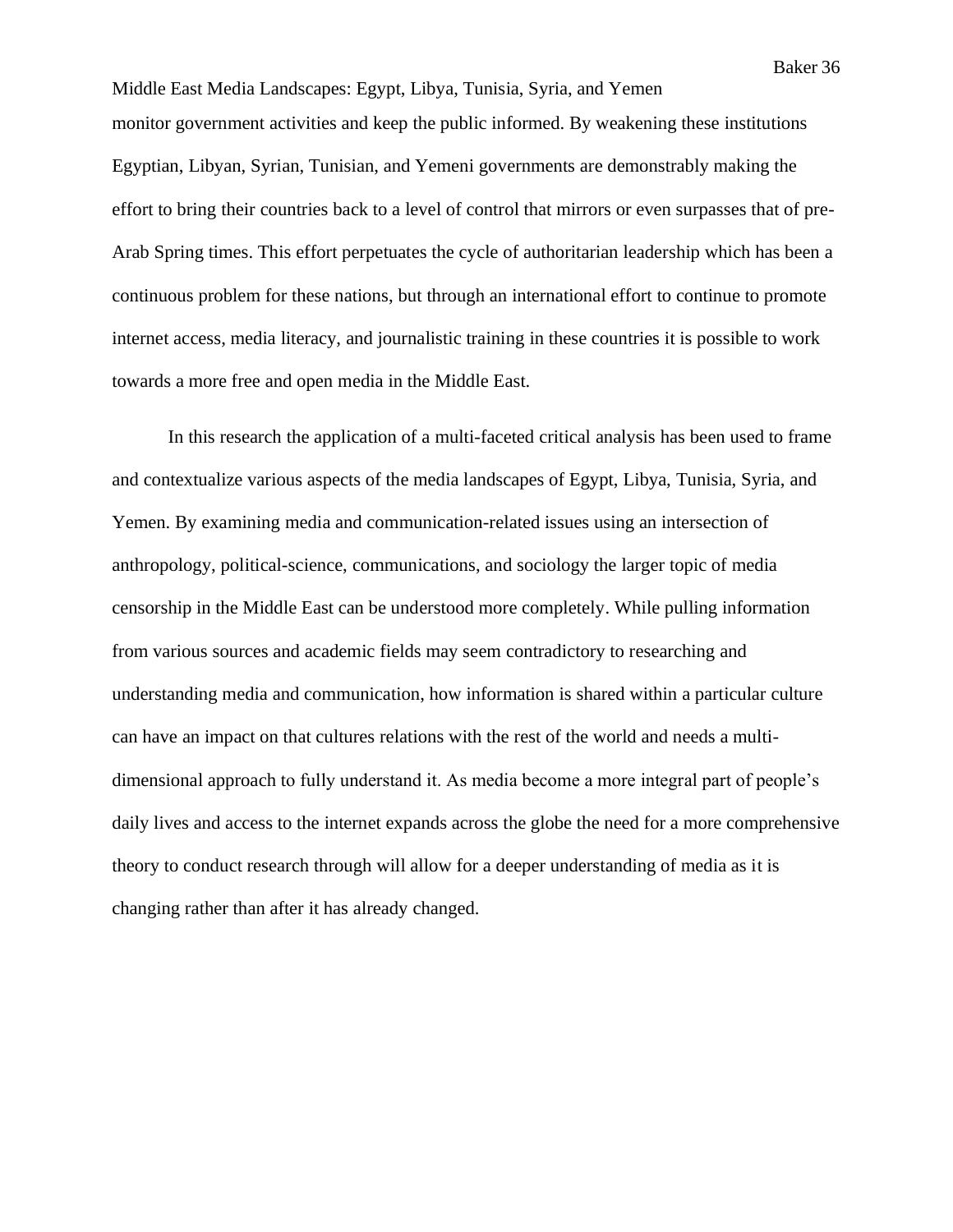### References

- Al-Obaidi, J. A. (2007). Media censorship in the Middle East. Lewiston, NY: Edwin Mellen Press.
- Al-Obaidi, J. A., & Covington, W. G. (2010). Broadcast, internet, and TV media in the Arab world and small nations: Studies in recent developments. Lewiston, NY: Edwin Mellen Press.
- Badr El Sayed, D. T. (2016). Causes of Corruption in the Arab Spring Countries: A Cross-National Comparative Perspective. World Congress of Political Science, 1-41. Retrieved December 17, 2018.
- Browne, G. (2018, June 20). Arab Coalition lays bare Iranian support for Houthis in Yemen. Retrieved December 17, 2018, from https://www.thenational.ae/world/mena/arabcoalition-lays-bare-iranian-support-for-houthis-in-yemen-1.742032
- Bellin, E. (2012). Reconsidering the Robustness of Authoritarianism in the Middle East: Lessons from the Arab Spring. Comparative Politics, 44(2), 127-149. doi:10.5129/001041512798838021
- Ben Hassine, W. (2016, September 09). The Crime of Speech: How Arab Governments Use the Law to Silence Expression Online. Retrieved December 2, 2018, from https://www.eff.org/pages/crime-speech-how-arab-governments-use-law-silenceexpression-online#protest\_law
- Castillo, M. (2018, August 28). A look inside Facebook's efforts to expand Wi-Fi in developing countries. Retrieved December 3, 2018, from https://www.cnbc.com/2018/08/28/a-lookat-facebooks-efforts-to-expand-wi-fi-in-developing-countries.htmlILO. (2011, April 05). Retrieved December 3, 2018, from https://www.ilo.org/global/about-theilo/newsroom/features/WCMS\_154078/lang--en/index.htm
- Critical Analysis | Definition and Concept. (2015, May 04). Retrieved December 17, 2018, from http://www.writeawriting.com/academic-writing/what-is-critical-analysis/
- Dabaši, H. (2012). The Arab spring the end of postcolonialism. London: Zed Books.
- De Sayrah, A. Facebook helped foment anti-Muslim violence in Sri Lanka. What now? Retrieved December 3, 2018, from https://www.theguardian.com/commentisfree/2018/may/05/facebook-anti-muslimviolence-sri-lankaWilliams, M. (2016, November 28).
- Egypt country profile. (2018, October 12). Retrieved December 17, 2018, from https://www.bbc.com/news/world-africa-13313370
- Egypt. (2018, November 15). Retrieved December 17, 2018, from https://freedomhouse.org/report/freedom-net/2018/egypt

Freedom House. (n.d.). Retrieved December 17, 2018, from https://freedomhouse.org/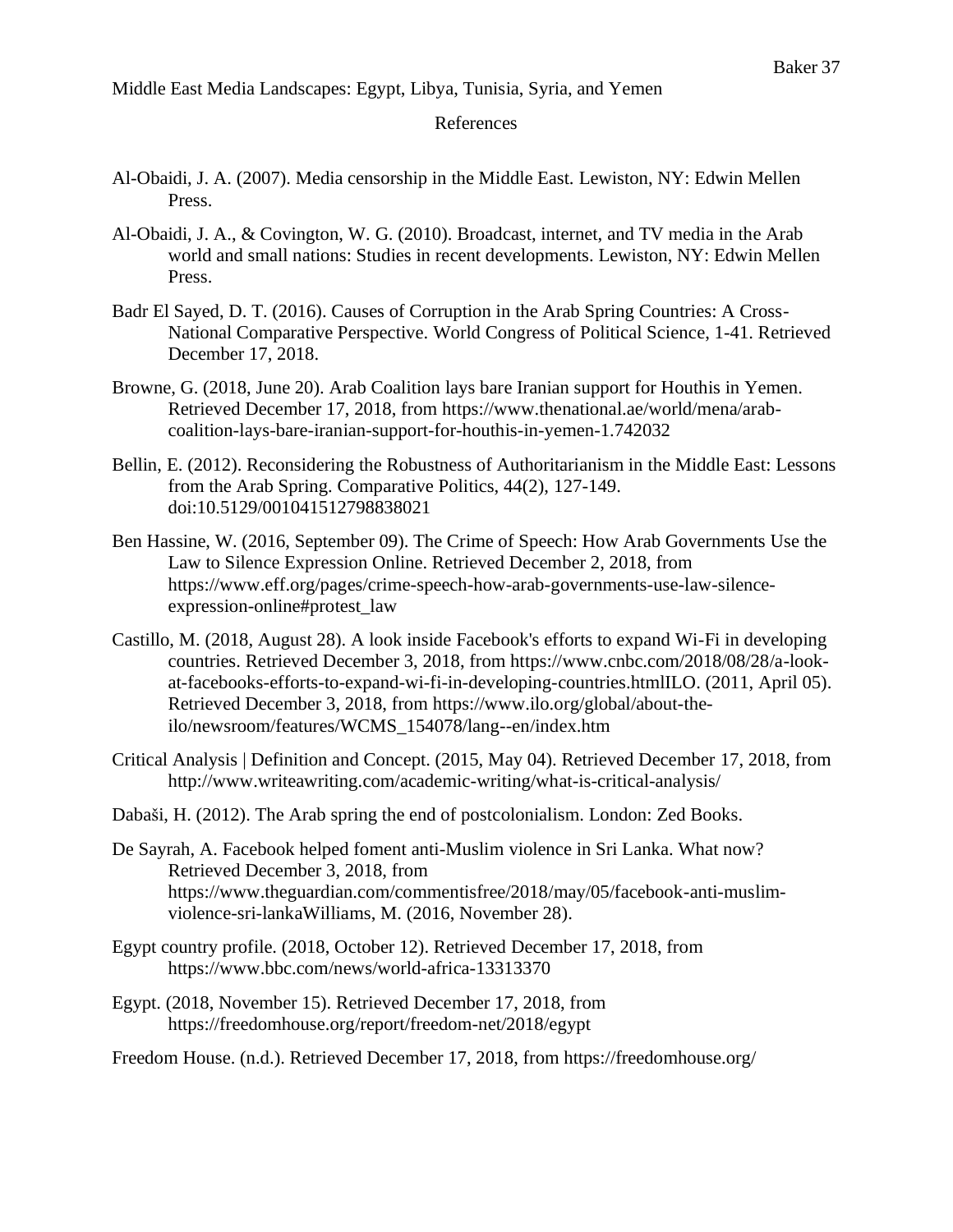- Gody, A. E. (2007). New Media, New Audience, New Topics, and New Forms of Censorship in the Middle East. New Media and the New Middle East, 213-234. doi:10.1057/9780230605602\_12
- Gause, F. G., & Kramer, M. (2002). Who Lost Middle Eastern Studies? The Orientalists Strike Back. Foreign Affairs, 81(2), 164. doi:10.2307/20033091
- Golden, F. An Overview of Internet Censorship in the Middle East (2016, March 28). Retrieved December 2, 2018, from https://www.goldenfrog.com/blog/internet-censorship-in-themiddle-east
- Humphreys, A. (2016). Social media: Enduring principles. New York: Oxford University Press.
- How the Internet Works ("Works") in North Korea. Retrieved December 3, 2018, from http://www.slate.com/articles/technology/future\_tense/2016/11/how\_the\_internet\_works in north korea.html
- Joseph Goebbels Quotes. (n.d.). BrainyQuote.com. Retrieved December 8, 2018, from BrainyQuote.com Web site: https://www.brainyquote.com/quotes/joseph\_goebbels\_169438
- Kader, B. A. (2018, November 01). Internet penetration in Middle East tripled in 8 years. Retrieved December 2, 2018, from https://gulfnews.com/going-out/society/internetpenetration-in-middle-east-tripled-in-8-years-1.2114490Revolvy, L. (n.d.).
- Kamalipour, Y. R. (2007). Global Communication. Belmont, CA: Thomson/Wadsworth.
- Khashoggi, J. (2016). What the Arab World Needs Most is Free Expression. The Washington Post. Retrieved December 17, 2018.
- Kirchner, H. (2001). Internet in the Arab World: A Step Towards "Information Society?" Mass Media, Politics & Society in the Middle East, 137-158.
- Kouddous, S. A. (2015, June 29). The Rise and Fall of the Muslim Brotherhood. Retrieved from https://www.thenation.com/article/rise-and-fall-muslim-brotherhood/
- Libya. (2018, November 15). Retrieved December 17, 2018, from https://freedomhouse.org/report/freedom-net/2018/libya
- Libya country profile. (2018, September 03). Retrieved December 17, 2018, from https://www.bbc.com/news/world-africa-13754897
- Lindholm, C. (2002). The Islamic Middle East: Tradition and Change. S.l.: Blackwell, Oxford.
- Maghraby, S. E., & Ela, Y. A. (2015). Framing Political Change in Egypt: How Ideology influences Coverage. Global Media Journal African Edition, 8(2). doi:10.5789/8-2-176
- OHCHR Human Rights Programme for the Middle East and Northern Africa Region. (n.d.). Retrieved December 3, 2018, from https://www.ohchr.org/EN/Countries/MENARegion/Pages/MENAProgramme.aspxSayra h, A. D. (2018, May 05).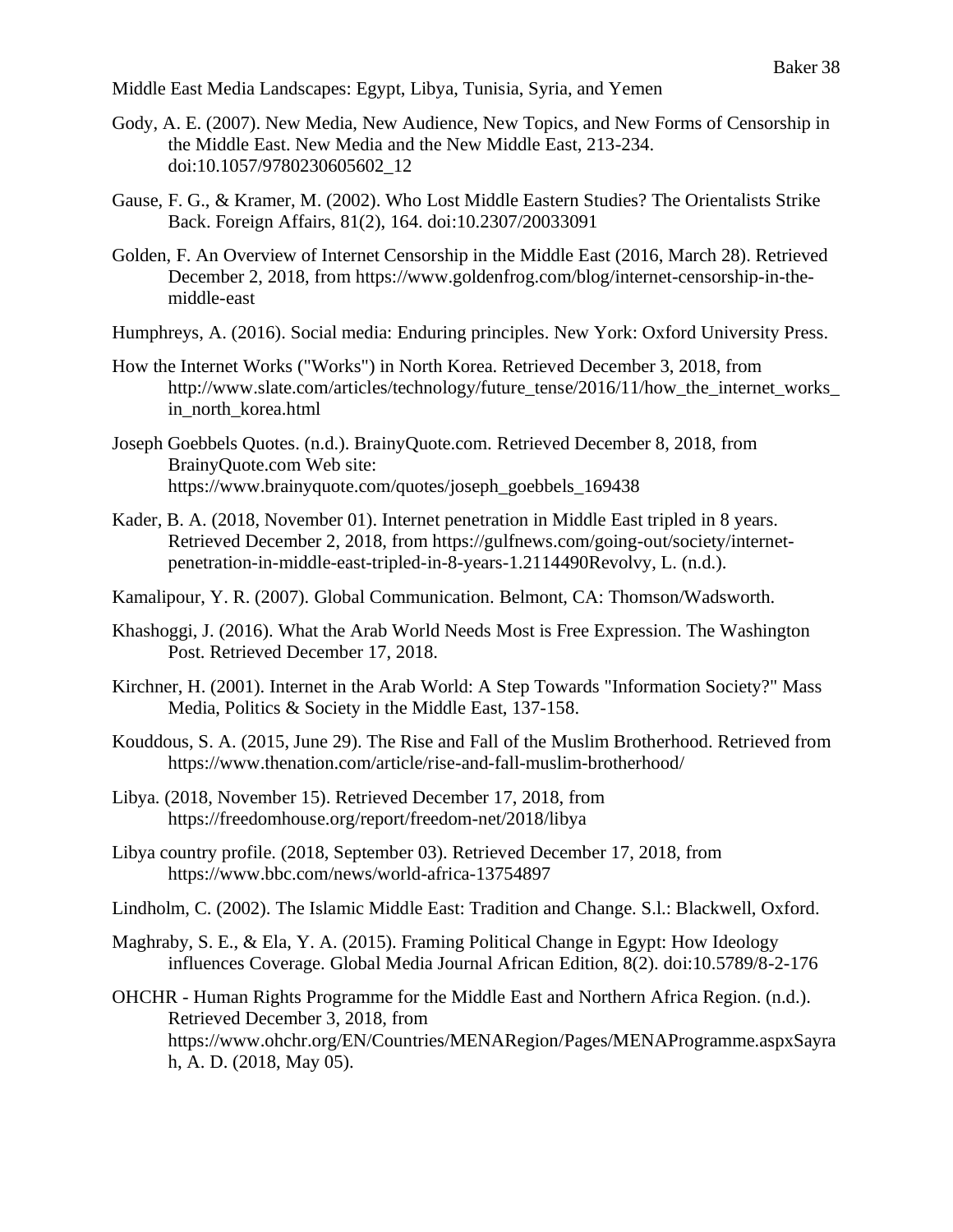- "Roger L'Estrange" on Revolvy.com. Retrieved December 2, 2018, from https://www.revolvy.com/page/Roger-L'Estrange
- Say, O. (2015). MODERN MIDDLE EAST: People, culture, and everyday life. S.l.: Cognella Academic Publishing.
- Seib, P. (2007). New Media and Prospects for Democratization. New Media and the New Middle East, 1-17. doi:10.1057/9780230605602\_1
- Schiffrin, A., & Kircher-Allen, E. (2012). From Cairo to Wall Street: Voices from the global spring. New York: The New Press.
- Schmidt, D. (2011). Youth Unemployment in the Arab World is a Major Cause for Rebellion. International Labour Organization. Retrieved December 17, 2018.
- Sperry, C. (2006). Seeking Truth in the Social Studies Classroom: Media Literacy, Critical Thinking and Teaching about the Middle East. Social Education: National Council for the Social Studies, 70(1). Retrieved December 2, 2018.
- Stepanova, E. (2011). The Role of Information Communication Technologies in the "Arab Spring": Implications Beyond the Region. PONARS Eurasia, (159), 1-6. Retrieved November 7, 2018.
- Syria. (2018, November 15). Retrieved December 17, 2018, from https://freedomhouse.org/report/freedom-net/2018/syria
- Syria country profile. (2018, April 24). Retrieved December 17, 2018, from https://www.bbc.com/news/world-middle-east-14703856
- Tessler, M. (2002). Islam and Democracy in the Middle East: The Impact of Religious Orientations on Attitudes toward Democracy in Four Arab Countries. Comparative Politics, 34(3), 337. doi:10.2307/4146957
- The World Factbook: Egypt. (2018, February 01). Retrieved December 17, 2018, from https://www.cia.gov/library/publications/resources/the-world-factbook/geos/eg.html
- The World Factbook: Libya. (2018, February 01). Retrieved December 17, 2018, from https://www.cia.gov/library/publications/resources/the-world-factbook/geos/ly.html
- The World Factbook: Syria. (2018, February 01). Retrieved December 17, 2018, from https://www.cia.gov/library/publications/resources/the-world-factbook/geos/sy.html
- The World Factbook: Tunisia. (2018, February 01). Retrieved December 17, 2018, from https://www.cia.gov/library/publications/resources/the-world-factbook/geos/ts.html
- The World Factbook: Yemen. (2018, February 01). Retrieved December 17, 2018, from https://www.cia.gov/library/publications/resources/the-world-factbook/geos/ym.html
- Torrent, J. (2016). Youth and Digital Media Drafting a Landscape from Fez and Cairo. Opportunities for Media and Information Literacy in the Middle East and North Africa, 41-49. Retrieved December 2, 2018.